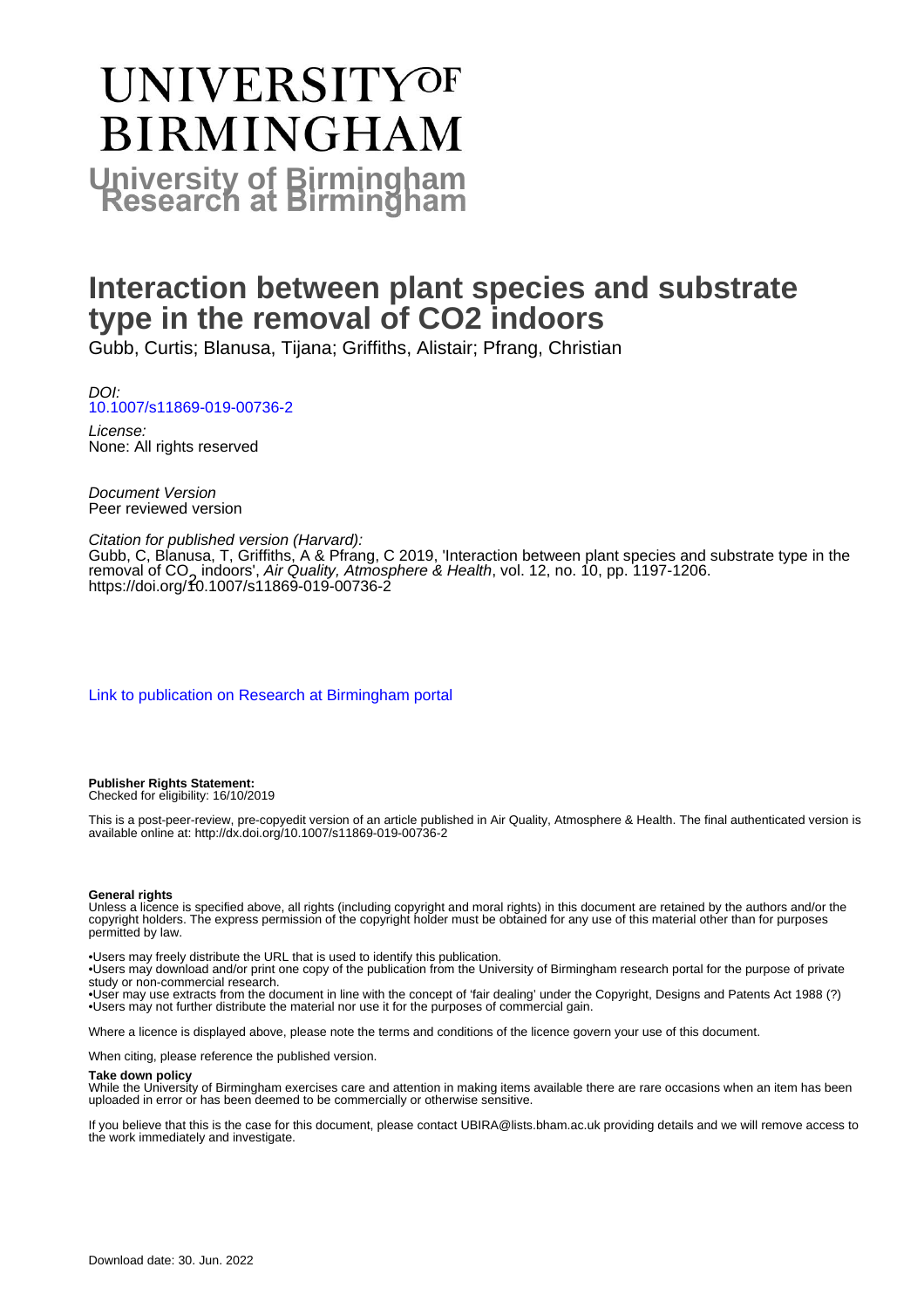| $\mathbf{1}$   | Interaction between plant species and substrate type in the removal of CO <sub>2</sub> indoors                                             |
|----------------|--------------------------------------------------------------------------------------------------------------------------------------------|
| $\overline{2}$ |                                                                                                                                            |
| 3              | Curtis Gubb <sup>1</sup> , Tijana Blanusa <sup>2, 3</sup> <sup>*</sup> , Alistair Griffiths <sup>2</sup> and Christian Pfrang <sup>1</sup> |
| 4              | <sup>1</sup> School of Geography, Earth and Environmental Sciences, University of Birmingham, Edgbaston, B15 2TT,                          |
| 5              | Birmingham, UK                                                                                                                             |
| 6              | <sup>2</sup> Science Department, Royal Horticultural Society, Garden Wisley, GU23 6QB, Woking, UK                                          |
| $\overline{7}$ | <sup>3</sup> School of Agriculture, Policy and Development, University of Reading, RG6 6AS, Reading, UK                                    |
| 8              |                                                                                                                                            |
| 9              | *corresponding author                                                                                                                      |
| 0              | tijanablanusa@rhs.org.uk                                                                                                                   |
| 1              | Telephone: +44-118-378-6628                                                                                                                |
| $\overline{2}$ |                                                                                                                                            |
| 3              |                                                                                                                                            |
| 4              |                                                                                                                                            |
| 5              |                                                                                                                                            |
| 6              | <b>Acknowledgments</b>                                                                                                                     |
| $\overline{7}$ | This work was supported by the Royal Horticultural Society (RHS) and the Engineering and Physical Sciences                                 |
| 8              | Research Council (EPSRC). The authors would also like to thank Dr Dalila Touhami, Rob Stirling, Kaan Alkan, David                          |
| 9              | Tubbs, Nicholas Davidson, Val Jasper, Matthew Richardson, Liam Doherty, Will Johnson and Michael Dawes for their                           |
| 0              | practical guidance and support.                                                                                                            |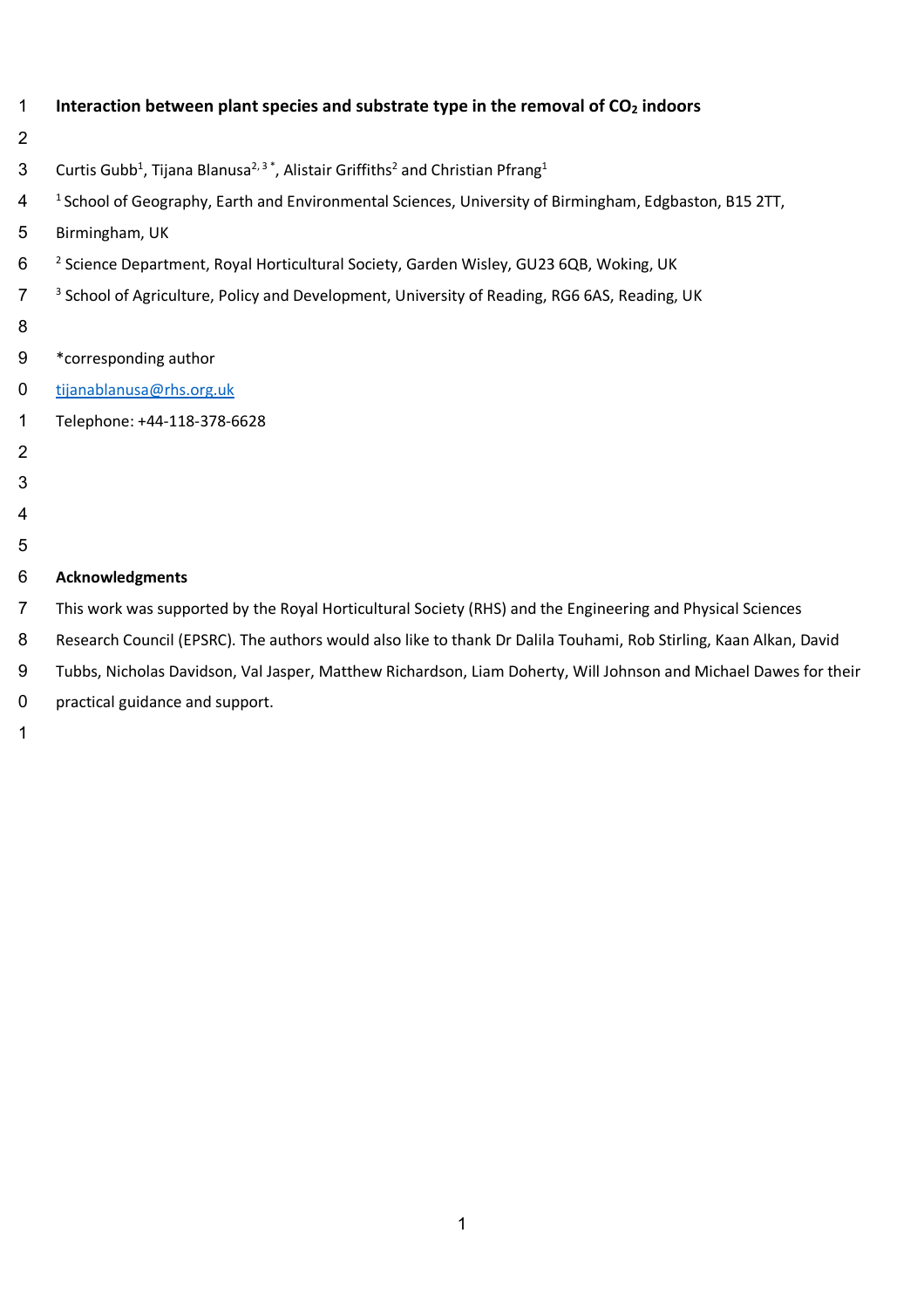# **Highlights**

- 
- 3 Substrate type has a significant impact on the ability of indoor plants to remove CO<sub>2</sub>
- 4 Plants were unable to reduce the 1000 ppm  $CO<sub>2</sub>$  at typical indoor light levels
- 5 Plants were able to remove 1000 ppm  $CO<sub>2</sub>$  at a light level of 22200 lux
- Respiration was deemed negligible in comparison to human contributions
-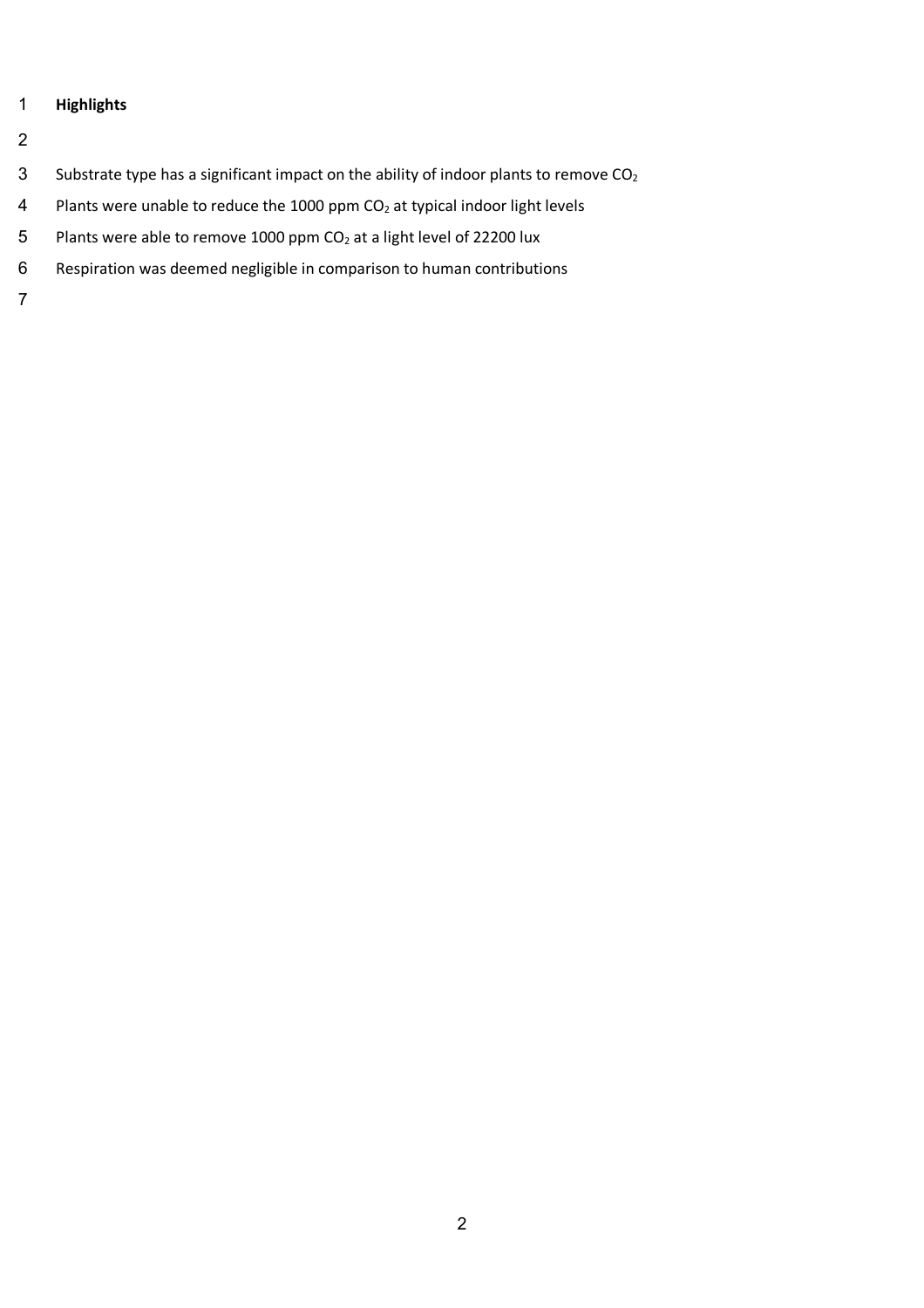1 *Abstract* 

- 3 Elevated indoor concentrations of carbon dioxide [CO2] cause health issues, increase workplace absenteeism 4 and reduce cognitive performance. Plants can be part of the solution, reducing indoor  $[CO_2]$  and acting as a low-cost 5 supplement to building ventilation systems.
- 6 Our earlier work on a selection of structurally and functionally different indoor plants identified a range of 7 leaf-level CO<sub>2</sub> removal rates, when plants were grown in one type of substrate. The work presented here brings the 8 research much closer to real indoor environments by investigating CO<sub>2</sub> removal at a whole-plant level and in 9 different substrates. Specifically, we measured how the change of growing substrate affects plants' capacity to 10 reduce CO2 concentrations. *Spathiphyllum wallisii* 'Verdi', *Dracaen*a *fragrans* 'Golden Coast' and *Hedera helix*, 1 representing a range of leaf types and sizes and potted in two different substrates, were tested. Potted plants were 2 studied in a 0.15 m<sup>3</sup> chamber under 'very high' (22000 lux), 'low' ( $\sim$  500 lux) and 'no' light (0 lux) in 'wet' (> 30 %) and 13 'dry' (< 20 %) substrate.
- 4  $\blacksquare$  At 'no' and 'low' indoor light, houseplants increased the CO<sub>2</sub> concentration in both substrates; respiration 5 rates, however, were deemed negligible in terms of the contribution to a room-level concentration, as they added  $\sim$ 16 0.6% of a human's contribution. In 'very high' light *D. fragrans,* in substrate 2, showed potential to reduce [CO2] to a 17 near-ambient (600 ppm) concentration in a shorter timeframe (12 hrs, e.g. overnight) and *S. wallisii* over a longer 8 period (36 hrs, e.g. weekend).
- 19
- $\overline{0}$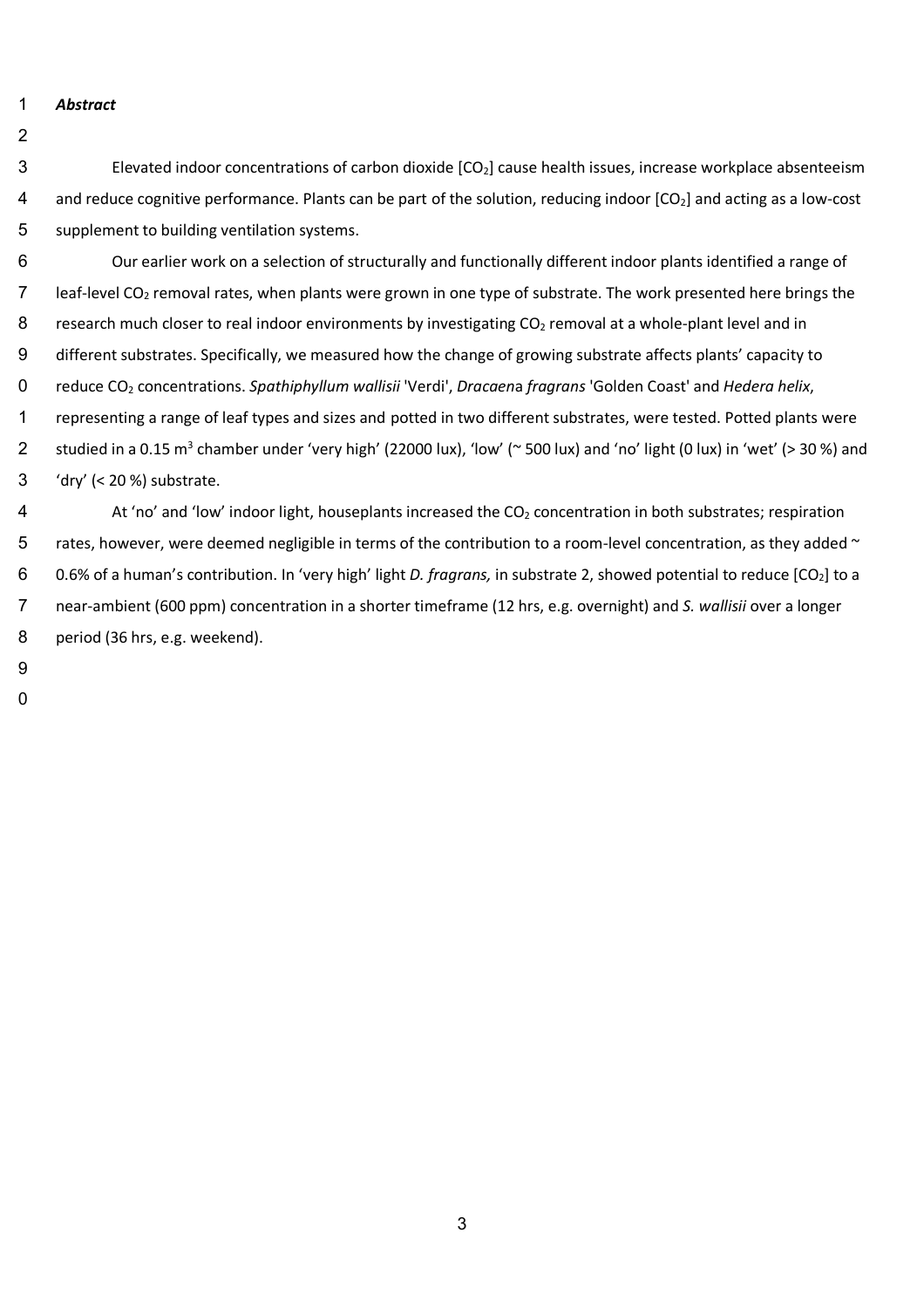# **Keywords**

# Indoor air quality, houseplants, indoor light, *Dracaena*, *Spathiphyllum, Hedera*

 $\begin{array}{c} 3 \\ 4 \end{array}$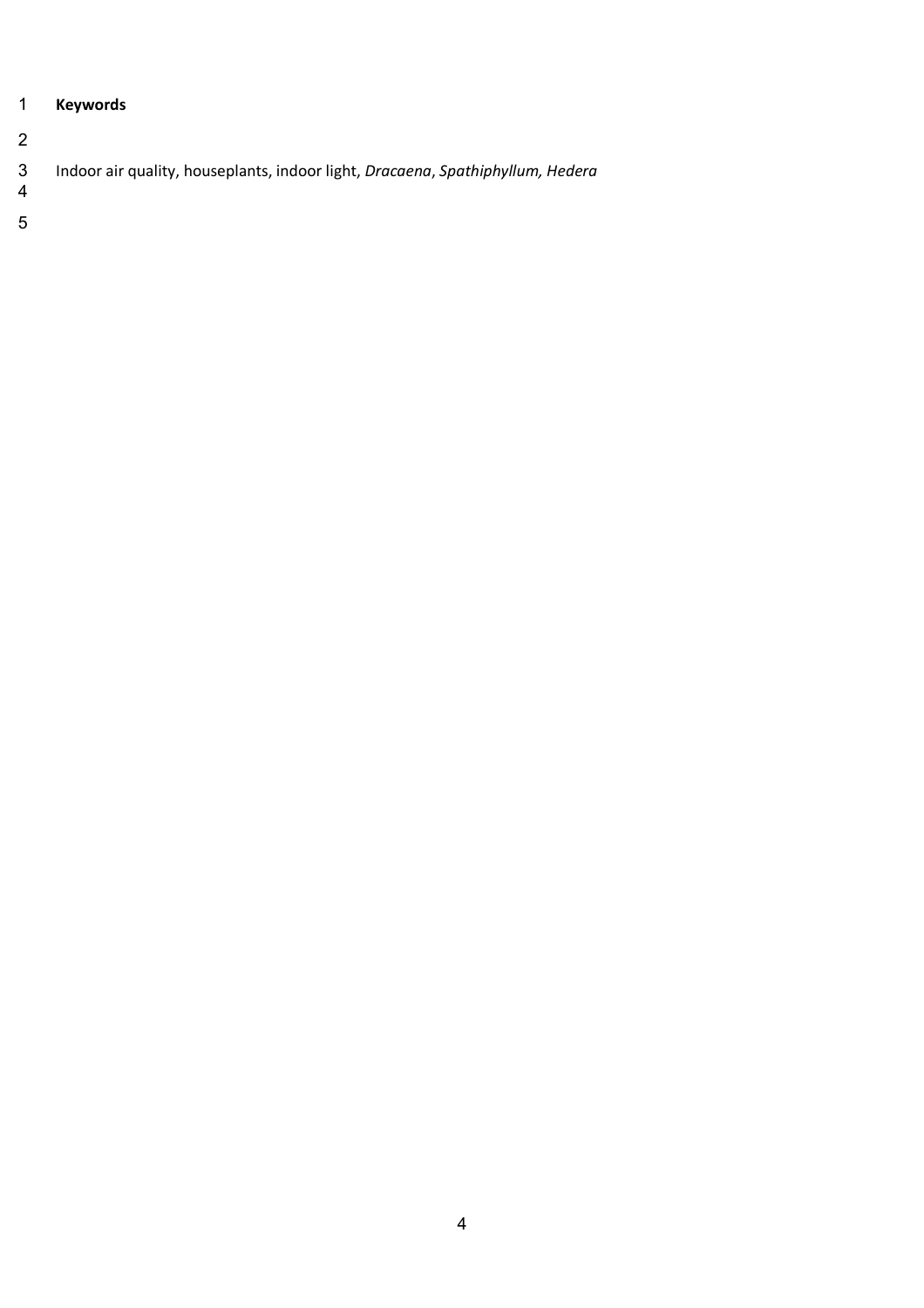## **Abbreviations: ASHRAE:** The American society of heating, refrigeration and air-conditioning engineers 4 **SMC:** Substrate moisture content (m<sup>3</sup> m<sup>-3</sup>) **VOCs:** Volatile organic compounds **ANOVA:** Analysis of variance **SEM:** Standard error of the mean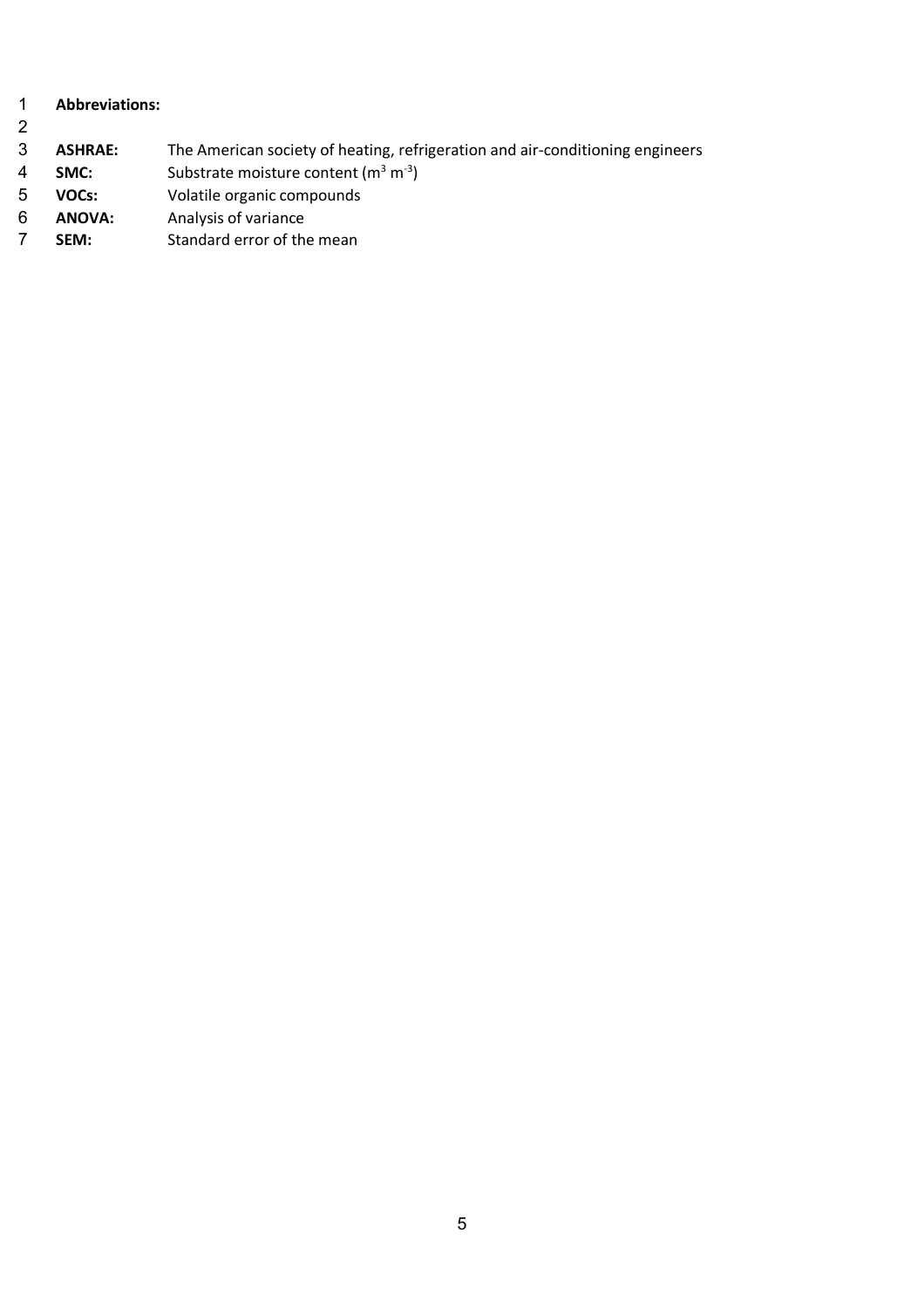#### **1 Introduction**

2 Elevated indoor concentrations of  $CO<sub>2</sub>$  (> 600 ppm) are harmful to human health, increase absenteeism and reduce cognitive performance (Seppanen *et al.*, 1999; Erdmann and Apte, 2004; Shendell *et al.*, 2004; Shaughnessy *et al.*, 2006; Gaihre *et al.*, 2014; Zhang *et al.*, 2017). Traditional building ventilation systems are designed to keep CO<sub>2</sub> concentrations near-ambient with outdoor air infiltration, albeit increasing building energy consumption (Perez- Lombard *et al.*, 2008). Indoor plants can act as a simple low-cost form of ventilation, reducing indoor ventilation 7 requirements (by  $\sim$  6%) with CO<sub>2</sub> removal and consequently providing a reduction in building energy consumption, 8 but only under certain environmental conditions i.e. a very high light level (~ 22000 lux) – as confirmed by several previous studies (Torpy *et al.*, 2014; Torpy *et al.*, 2017; Gubb *et al.*, 2018).

0 Numerous health guidelines exist for maximum safe  $CO<sub>2</sub>$  concentrations, the lowest of these being 1000 ppm produced by the American society of heating, refrigeration and air-conditioning engineers (ASHRAE) – a concentration often exceeded indoors (Shendell *et al.*, 2004; Gaihre *et al.*, 2014; Torpy *et al.*, 2014; Torpy *et al.*, 2017). Concentrations indoors are typically less than 2000 – 2500 pm, but can rise as high as 5000 ppm, with the main source of CO2 indoors being humans themselves (Zhang *et al.*, 2017).

 Elevated CO<sub>2</sub> concentrations (> 600 ppm) can cause an array of health issues including eye irritation, mucus membrane symptoms (i.e. sore/dry throat, dry eyes and sneezing) and respiratory problems (i.e. tight chest, wheezing/coughing and shortness of breath) (Seppanen *et al.*, 1999; Erdmann and Apte, 2004; Tsai *et al.*, 2012). 8 Additionally, elevated concentrations have been associated with declines in cognitive function (at  $\sim$  950 ppm); absenteeism, with increases of 100 ppm associated with a reduced annual attendance of half a day per annum and 0 reductions in cognitive performance, with concentrations of 600 – 1000 ppm found to significantly reduce decision making ability (Shaughnessy *et al.*, 2006; Satish *et al.*, 2012; Gaihre *et al.*, 2014; Vehvilainen *et al.*, 2016; Allen *et al.*, 2016).

3 Several studies have shown that light levels significantly influence a plants ability to remove  $CO<sub>2</sub>$  via their impact on stomata as a main pathway for CO2 uptake (Pennisi and van Iersel, 2012; Torpy *et al.*, 2014; Torpy *et al.*, 2017; Gubb *et al.*, 2018). Indoors, the light level is typically between 0 – 500 lux, but can be as high as 3000 lux in certain workplace environments (Boyce and Raynham, 2009; Lai *et al.*, 2009; Hawkins, 2011; Huang *et al.*, 2012). Often, supplementary lighting is required to support specific plant installations such as a green wall, where higher 8 light levels are utilised above the installation and not throughout the entire room – this supplementary light can be engineered at least as high as 22200 lux (Gubb *et al.*, 2018). Plants' under- or over-watering also affects a plant's ability to remove CO<sub>2</sub> (Sailsbury and Ross, 1991) but our previous work showed that indoor light level was the primary driver of CO2 uptake and the soil drying had smaller impact (Gubb *et al.*, 2018).

 Plants remove airborne pollutants via four different pathways: the aboveground plant part (by photosynthesis, deposition and/or diffusion through the waxy layer), the roots (by deposition and/or direct uptake), and two of which directly involve the substrate - namely, sorption by the substrate itself, along with breakdown by the microbial activity within the substrate (Cruz *et al.*, 2014). It can therefore be expected that both the type and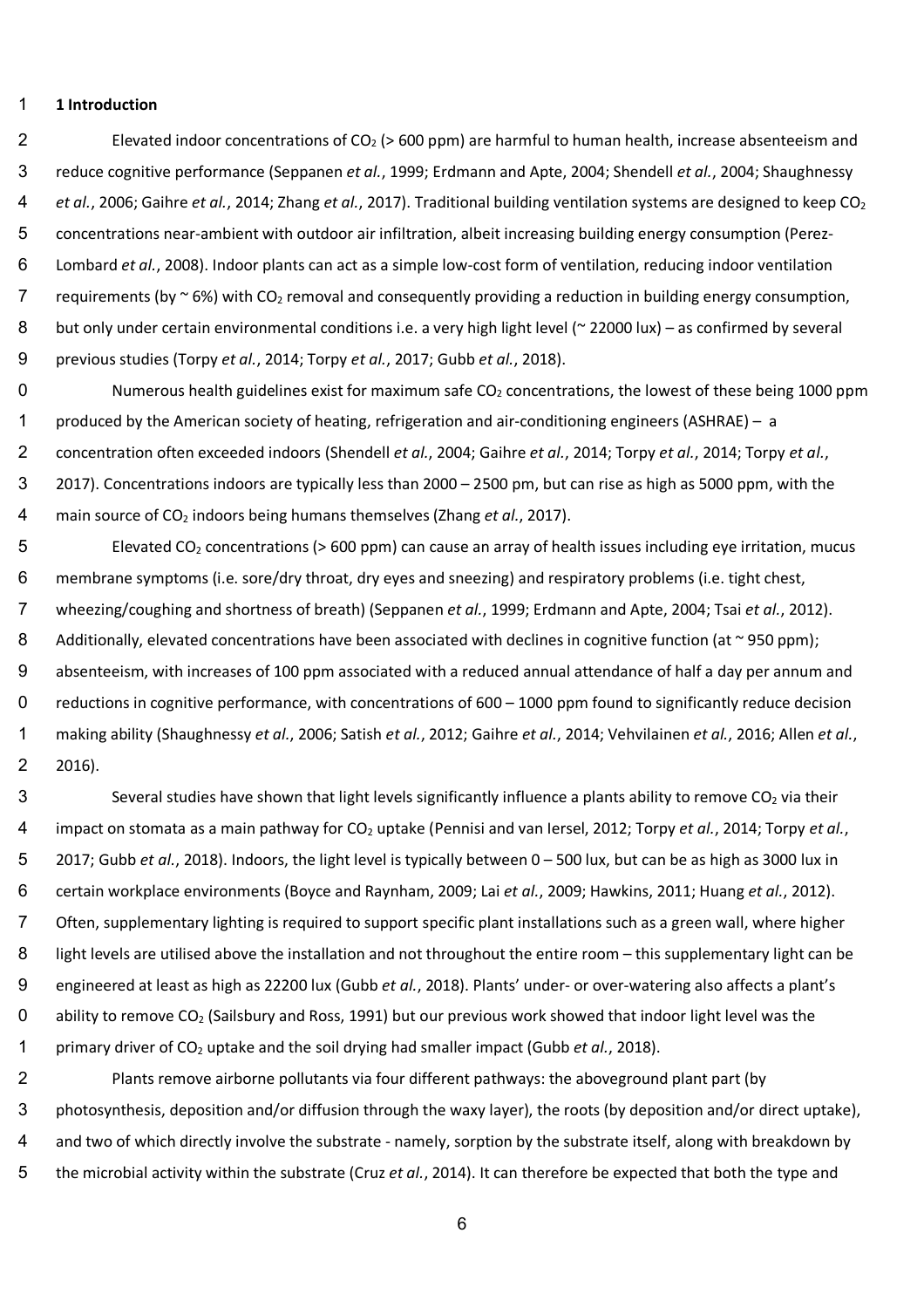1 condition (wet/dry) of the substrate will affect plants  $CO<sub>2</sub>$  removal ability. Experiments investigating the ability of 2 plants to remove volatile organic compounds (VOCs) have found that the removal of VOCs is predominately associated with the microflora in the substrate, plants themselves are only utilised indirectly to maintain and support substrate microorganisms (Wood *et al.*, 2002; Orwell *et al.*, 2004; Kim *et al.*, 2008; Cruz *et al.*, 2014; Irga *et al.*, 2018; Kim *et al.*, 2018); these microorganisms – especially those associated with the root system – have been shown to metabolise an array of different pollutants (Weyens *et al.*, 2015).

 Various substrates are available in the UK for growing indoor plants, including various types of peat and peat-free (Barrett *et al.*, 2016). Peat – an organic material – is a limited resource, hence attempts by the UK government for voluntary phasing out of peat by 2030 (Defra, 2018). Despite this peat-based substrates are still commonly used across the UK because of their uniformity, providing easier water management (Schmilewski, 2008; Alexander *et al.*, 2013). Peat has been shown to have higher water-holding capacity compared to some alternatives such as coir, sand and wood fibres (Schmilewski, 2008). As several studies have linked soil moisture to microbial respiration, an investigation into substrates moisture content is of significance to CO2 removal (Cook *et al.*, 1985; Manzoni, 2012). Furthermore, with different substrate types able to support different microorganisms (Zhang *et al.*, 2013) it was hypothesised that differences in removal would be measured between our chosen substrates. Therefore, two different substrates (peat free and peat) –referred to as Substrate 1 and Substrate 2, respectively,

 within this paper – were chosen for this experiment to determine to what extent they affected plants' ability to 8 remove  $CO<sub>2</sub>$  within test chambers. We hypothesised that growing the same taxa in differing substrates might provide 9 differing  $CO<sub>2</sub>$  removal abilities.

 If houseplants are to reduce elevated CO<sub>2</sub> concentrations, they must be functioning optimally i.e. experience appropriate light levels, feeding and watering (i.e. substrate moisture content - SMC). A few studies have investigated these issues in part, testing various plants potted in different peat-free substrates (Irga *et al.,* 2013; Torpy *et al.*, 2014; Torpy *et al.*, 2017; Gubb *et al.*, 2018)

 Torpy *et al.*, 2014 determined the light response curves of eight common plants potted a peat-free substrate consisting of composted hardwood, sawdust, composted bark fines, and coarse river sand (2:2:1). These authors 6 suggested that in typical 'low' indoor light some  $CO<sub>2</sub>$  removal could be expected but, moderately increasing light levels would mean the studied plants could be effectively utilised in a built environment setting. (Torpy *et al.*, 2017) also investigated the ability of two taxa (*Chlorophytum comosum* and *Epipremnum aureum*) potted in a peat-free 9 substrate comprising of coconut fibre – as part of an active green-wall – to remove 1000 ppmv of  $CO<sub>2</sub>$  at light levels 0 of 50 and 250  $\mu$ mol m<sup>-2</sup> s<sup>-1</sup>. The study found removal was much more effective at 250  $\mu$ mol m<sup>-2</sup> s<sup>-1</sup> and found that 1 removal from a 5 m<sup>2</sup> wall of *C. comosum* could balance the respiratory emissions of a full-time occupant.

2 Our research aims to test which houseplants together with the substrate they are grown in (from now on 3 referred to as houseplants or taxa) can best reduce a  $CO<sub>2</sub>$  concentration of 1000 ppm under differing environmental 4 and growing conditions. Specifically we tested the selected taxa:

5 • Under three light levels: 'very high' (~ 22000 lux), typical 'low' light (~ 500 lux) and 'no' indoor light (0 lux);

6 • In 'wet' (SMC > 30 %, 0.3 m<sup>3</sup> m<sup>-3</sup>) and 'dry' (SMC < 20 %, 0.2 m<sup>3</sup> m<sup>-3</sup>) substrate moisture conditions;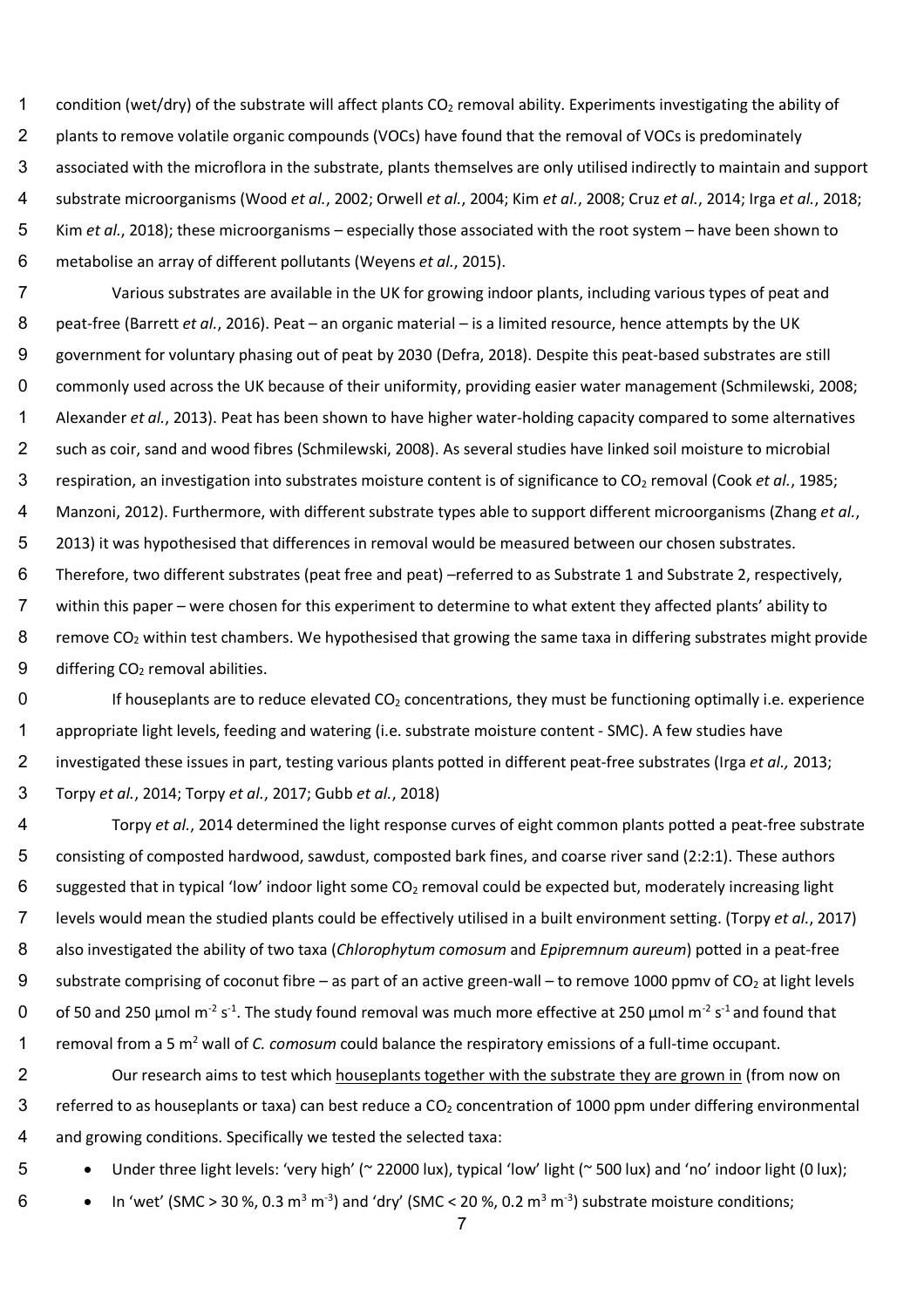1 • With two different substrate types.

2 Zero lux (0 µmol m<sup>-2</sup> s<sup>-1</sup>) was chosen to investigate CO<sub>2</sub> assimilation/respiration in the dark; ~ 500 lux (~ 7 3 µmol m<sup>-2</sup> s<sup>-1</sup>) was chosen to represent typical office conditions; 22000 lux (~ 300 µmol m<sup>-2</sup> s<sup>-1</sup>) was chosen to 4 represent the highest technically feasible light level which could be engineered indoors (with supplementary artificial 5 lighting) (Torpy *et al.*, 2017).

6 This experiment was undertaken on a whole plant/substrate scale as opposed to leaf-level experiments 7 investigated in prior work (Gubb *et al.*, 2018). It was hypothesised that experiments on this larger scale would 8 provide more accurate estimations for how plants can influence 'room-scale' concentrations of CO<sub>2</sub>. Additionally, 9 this study looks to highlight if substrate type can make a difference to the CO<sub>2</sub> removal ability of taxa and justify the 0 need for further research with a more extensive range of appropriate substrates in subsequent studies.

11

#### 12 **2 Material and Methods**

## 13 **2.1 Plant material**

 Three common houseplant taxa (*Dracaena fragrans* 'Golden Coast', *Hedera helix* and *Spathiphyllum wallisii*  'Verdi') which were shown in our previous study to have a range of CO<sub>2</sub> removal capacities were selected for this 6 study. They represented a range of leaf types (succulent and herbaceous) and plant sizes (Table 1). Plants were maintained in either 'Substrate 1- peat-free substrate i.e. Sylvamix growing medium (Melcourt, Tetbury, Gloucestershire, UK; 6:2:2 sylvafibre: growbark pine: coir; air-filled porosity, 21%; moisture content by weight, 60%) or in 'Substrate 2' - peat substrate i.e. Clover professional pot bedding substrate (Clover, Dungannon, Co. Tyrone, UK, 100% Irish Moss Peat; air-filled porosity, 13%; moisture content by weight, 65%). Plants were maintained in 3 L containers, with a slow release fertiliser feed (6-9 months, Osmocote, Marysville, OH, USA). Plants were purchased in Summer 2016 (apart from *Dracaena fragrans* 'Golden Coast' in Substrate 2, which was purchased in Spring 2018). 3 Prior to experimentation (for > 90 days) plants were kept at room temperatures (17 – 22 °c) and 'low' light levels (~ 500 lux) in an indoor office environment within the Crops Laboratory in the Glasshouse Complex of the School of Agriculture, Policy and Development, at the University of Reading (UK). *Hedera helix* could not be successfully grown in the Substrate 2 and was omitted from the study in this substrate after several failed attempts.

27

 $\overline{0}$ 

8 Table 1: Characteristics of the houseplant taxa chosen for experiments in both substrates. Leaf area (n = 3) and plant 9 height (n = 5) are means ± SEM. Species' botanical Latin name is given in italic and cultivar, where applicable, follows.

| Taxa - Substrate 1               | Family       | Metabolism     | Leaf area $(cm2)$         | Plant height (cm) |
|----------------------------------|--------------|----------------|---------------------------|-------------------|
| Dracaena fragrans 'Golden Coast' | Asparagaceae | C <sub>3</sub> | $4057 \pm 337$            | $83 \pm 1$        |
| Hedera helix                     | Araliaceae   | C <sub>3</sub> | $1542 + 122$              | $8 + 1$           |
| Spathiphyllum wallisii 'Verdi'   | Araceae      | C3             | $6033 \pm 128$            | $38 \pm 1$        |
|                                  |              |                |                           |                   |
| Taxa – Substrate 2               | Family       | Metabolism     | Leaf area $\text{(cm}^2)$ | Plant height (cm) |
| Dracaena fragrans 'Golden Coast' | Asparagaceae | C <sub>3</sub> | $1417 \pm 112$            | $48 \pm 1$        |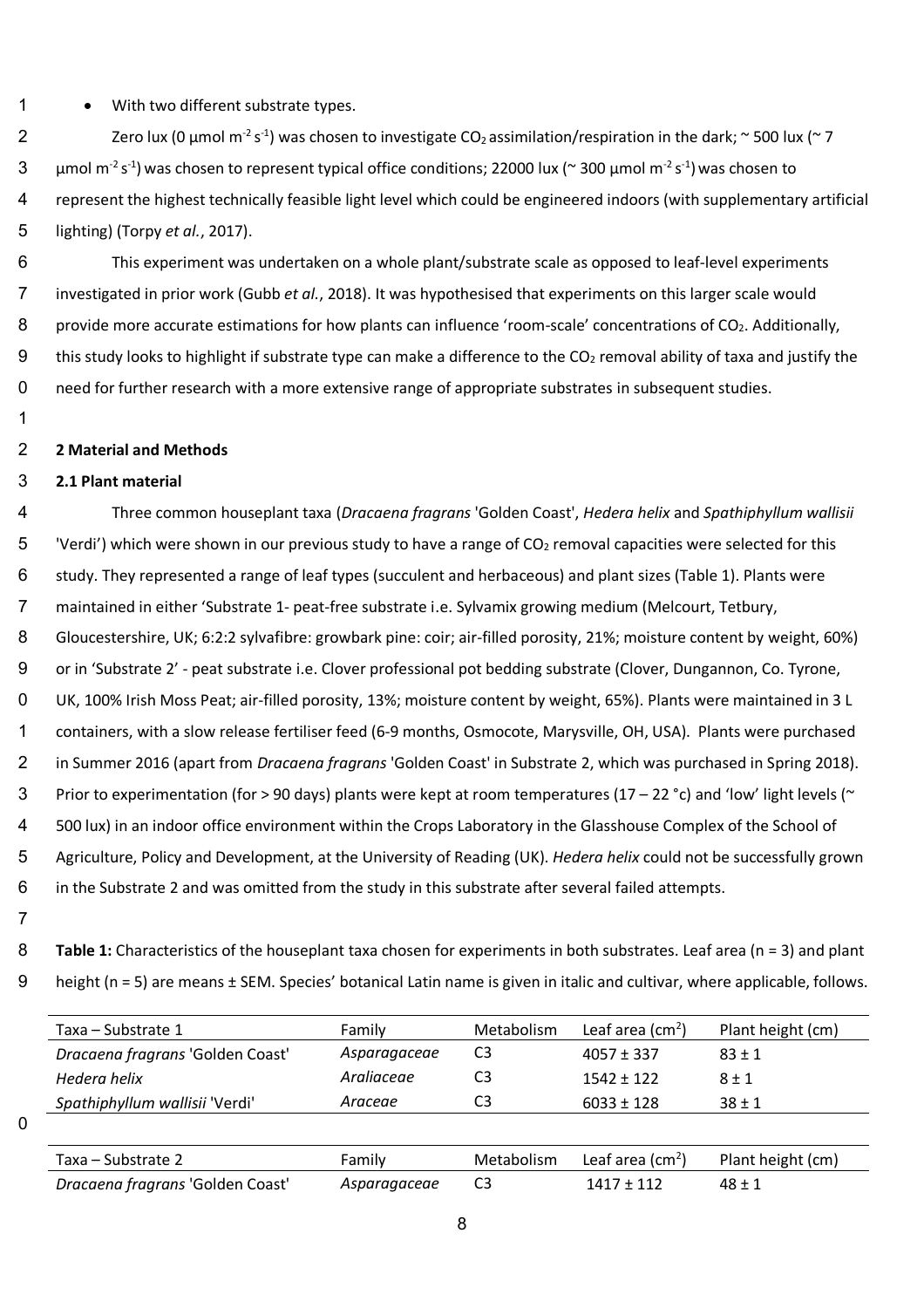*Spathiphyllum wallisii* 'Verdi' *Araceae* C3 2591 ± 442 42 ± 2

### 2 **2.2 CO2 Chamber experiments**

1

3 Experiments were carried out in an experimental laboratory with a non-bypass fume hood at the University 4 of Reading (UK). The experimental setup (Figure 1) consisted of a  $\sim$ 150 L (45 x 45 x 75 cm, 0.15 m<sup>3</sup>) Perspex chamber 5 (The plastic people, Leeds, West Yorkshire, UK) connected to a  $CO_2$  cylinder ( $CO_2$  > 99% purity, Air Liquide, Coleshill, 6 West Midlands, U.K) with a combination of Teflon tubing (¼ inch diameter) and Swagelok's (Swagelok, Bristol, South 7 Gloucestershire, UK). Enclosed inside the Perspex chamber was a HOBO MX1102 CO<sub>2</sub> logger (Onset Computer 8 Corporation, Bourne, MA, U.S.A), a 12 V DC brushless fan (RS Components, Corby, Northants, UK), 500 g of silica gel 9 (Sigma – Aldrich Company Ltd, Gillingham, Dorset, U.K) and a calibrated (20 – 90 % RH, 0 – 40 °C) Tinytag 0 RH/temperature logger (Gemini data loggers, Chichester, West Sussex, UK). The external RH/temperature 1 surrounding the chamber was also monitored with another, identical Tinytag logger. Inside the chamber 'no' (0 lux, 0 2  $\mu$ mol m<sup>-2</sup> s<sup>-1</sup>) light was achieved by undertaking at experiments at night; 'low' (~ 500 lux, ~ 7  $\mu$ mol m<sup>-2</sup> s<sup>-1</sup>) light levels 13 were achieved in the usual lighting conditions of the room (four fluorescent ceiling lights, Osram, Munich, Germany 4 lighting a floor area of 11 m<sup>2</sup>); 'very high' levels were achieved with two LED lights (V-TAC Europe Ltd, Sofia, Bulgaria) 15 which were positioned on stands externally, one at an ~ 30 cm height above the chamber and another ~ 30 cm from 16 the side of the chamber. Colour temperature of those lights was 6000k and both lights combined produced a 'very  $7$  high' (~ 22000 lux, ~ 300 µmol m<sup>-2</sup> s<sup>-1</sup>) light level inside the chamber — all three levels were measured with a 18 calibrated light sensor (SKP 200, Skye instruments, Llandrindod Wells, Wales, UK). This 'very high' light level 19 approximately corresponds to the light saturation for the studied species on a light response curve (Gubb *et al.*, 0 2018) and was chosen to represent the highest feasible light level which could be engineered (with supplementary 21 artificial lighting) in an indoor environment.

22





23 **Figure 1:** Schematic diagram (A) and image (B) of the CO2 chamber experimental setup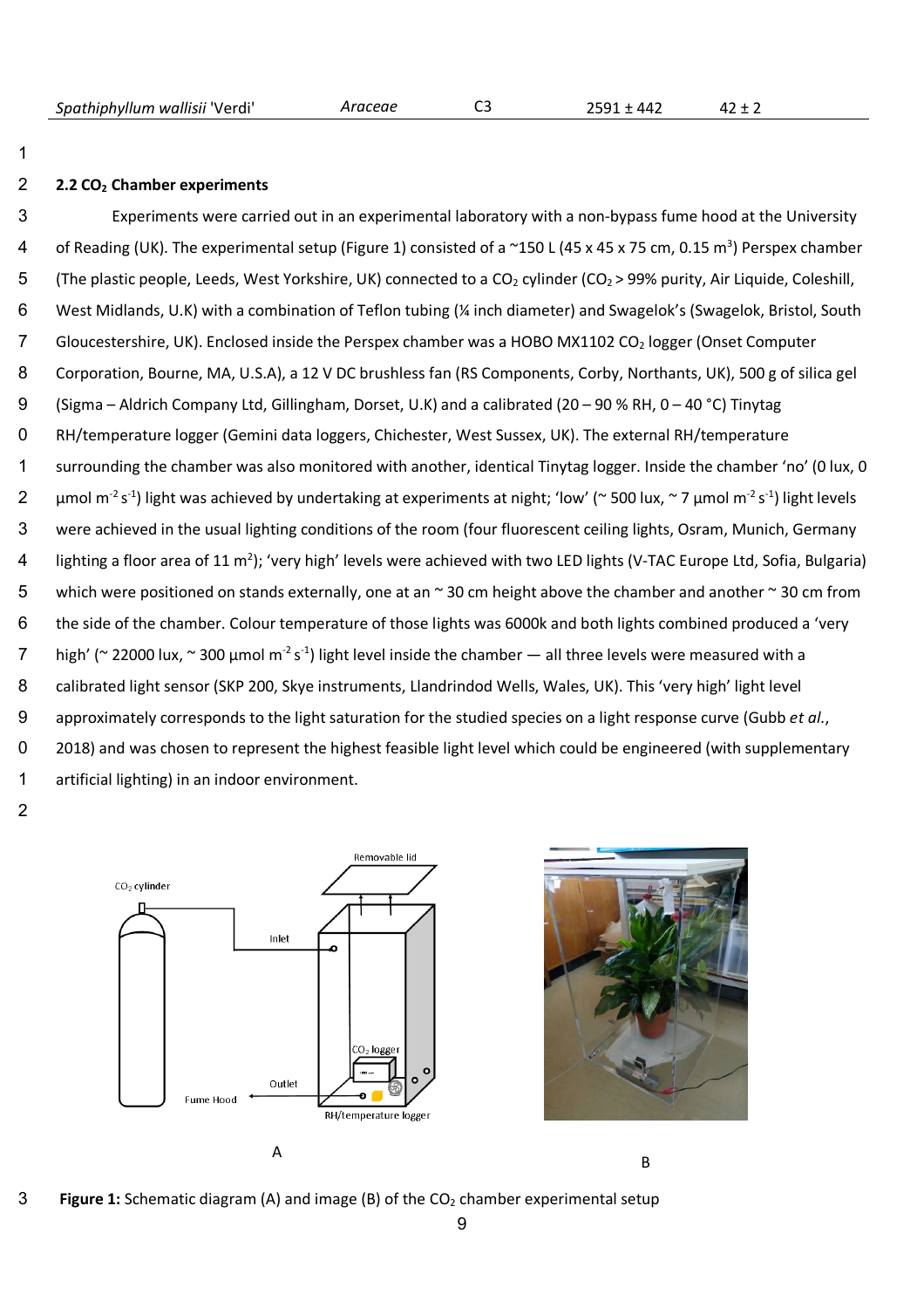2 Measurements of the ability of studied taxa to reduce  $CO<sub>2</sub>$  concentrations of 1000 ppm (ASHRAE recommended maximum 8 hr exposure guideline taken from Torpy *et al.*, 2014; Torpy *et al.*, 2017) were undertaken on either three ('no' and 'low' light) or five ('very high' light) plants per taxon. Taxa were prepared for experiments with substrate moisture at the container capacity (SMC > 30%) and plants were thus considered optimally watered on the commencement of each experiment (Vaz Monteiro *et al.*, 2016). Measurements were also made on each houseplants 'dry' substrate (SMC < 20%) after a period of drying – the length of which was dependent on the type of plant and its inherent evapo-transpiration rate (Gubb *et al.*, 2018). To ascertain when each taxon was 'dry' SMC was measured prior to experimentation for each plant, in two locations per container using a SM300 capacitance-type 0 probe connected to a HH2 Moisture Meter (Delta-T Devices, Cambridge, Cambridgeshire, UK; 0-100% range and an 1 accuracy of  $\pm$  2.5%). Experiments were made on one whole 'plant – substrate system' (i.e. potted plant, with 2 uncovered substrate) enclosed inside the Perspex chamber at a  $CO<sub>2</sub>$  concentration of 1000 ppm ( $\pm$  10%). Experiments 3 were for a duration of 1 hr with the  $CO<sub>2</sub>$  concentration logged every second. Appropriate 'control' measurements were run at all three light levels on both the empty chamber and pot with substrate, but no plant (in both 'wet' and 'dry' SMC). The number of runs with only substrate and pot were either three for 'no' and 'low' light or five for 'very 6 high' light.

7 Experimental parameters for each lighting treatment were as follows: 'no' light, ambient ( $CO<sub>2</sub> < 500$  ppm; Temperature 17 – 26 °C; RH 23 – 64 %) and inside chamber (Temperature 17 – 26 °C; RH 31 – 90 %, average 61%); 9 'low' light, ambient (CO<sub>2</sub> < 500 ppm; Temperature 13 – 23 °C; RH 24 – 61 %) and inside chamber (Temperature 13 – 24 °C; RH 36 – 90 %, average 68%); and high light, ambient (CO<sub>2</sub> < 500 ppm; Temperature 15 – 22 °C; RH 21 – 60 %) and inside chamber (Temperature 15 – 24 °C; RH 32 – 90 %, average 64%). The chamber was also analysed for leakage prior, during and after experimentation; leakage was found to be < 5% of the starting concentration over the test period. All results were corrected for leakage. This was achieved – for 'no' and 'low' light - by adding the average CO<sub>2</sub> concentration lost through leakage (ppm) to the amount of CO<sub>2</sub> respired by each taxon (ppm) – correcting for 5 the fact that each taxon would have measured a greater concentration of  $CO<sub>2</sub>$  if the chamber was airtight. The 6 opposite was done for 'very high' light, correcting for the fact that each taxon would have removed more CO<sub>2</sub> if the chamber was airtight.

 Based on the findings of our previous leaf-level work with the same taxa (Gubb *et al*., 2018) we hypothesised 9 that at 'no' and 'low' indoor light levels taxa would increase CO<sub>2</sub> concentrations within the enclosure. The CO<sub>2</sub> concentration (ppm hr<sup>-1</sup>) removed by each taxon were calculated with the data measured directly every second by the appropriate logger and divided by the leaf area in  $m^2$  presented in Table 1 to give a unit of ppm  $m^2 h^4$ .

## **2.3 Statistical analysis**

4 Experimental data (CO<sub>2</sub> concentrations) were analysed using GENSTAT (17th Edition, VSN International, Hemel Hempstead, Hertfordshire, UK). An analysis of variance (ANOVA) was performed to compare means for each measured parameter between different taxa and/or over time. Variance levels were checked for homogeneity and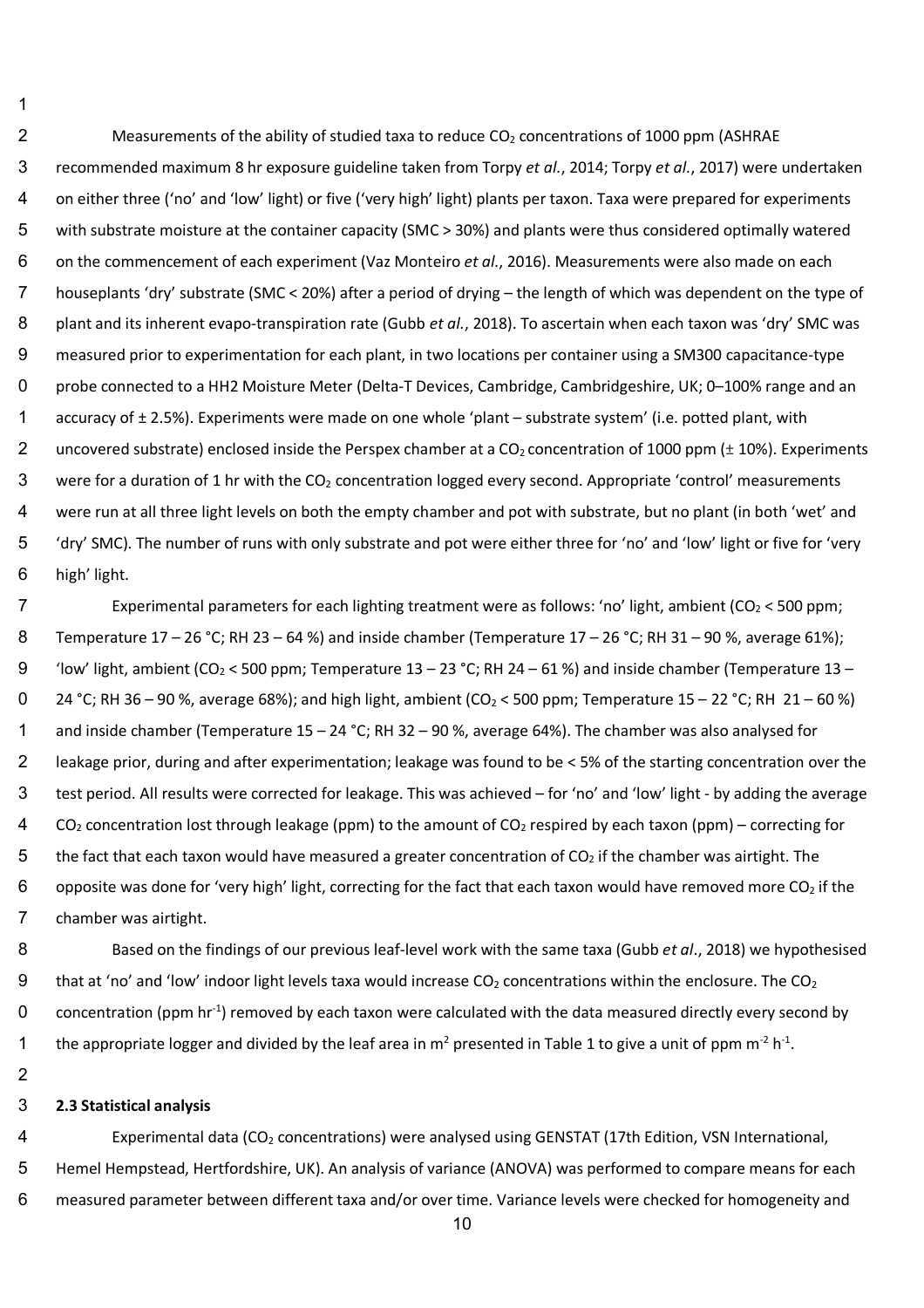- values were presented as means with either associated least significant differences (lsd) at a 5% significance level, standard error of the mean (SEM) or as Tukey's 95% confidence intervals for multiple comparisons. Where a lsd or Tukey's confidence interval has been used for data comparison, the associated p-value is presented. Where this is not displayed SEM has been used.
- 
- **3 Results**

## **3.1 CO2 chamber experiments – 'no' light**

8 At 'no' indoor light no taxa reduced  $CO<sub>2</sub>$  from the initial 1000 ppm concentration, and the  $CO<sub>2</sub>$  concentration inside the chamber increased with all treatments; no statistically significant differences in concentration were measured within taxon between 'dry' or 'wet' conditions (Table 2). Additionally, statistical differences were measured between the Substrates 1 and 2 for *Dracaena fragrans* 'Golden Coast' in both 'dry' (331 and 138 ppm m-2 2 hr<sup>-1</sup>, respectively; Table 2) and 'wet' conditions (332 and 151 ppm  $m^{-2}$  hr<sup>-1</sup>, respectively; Table 2).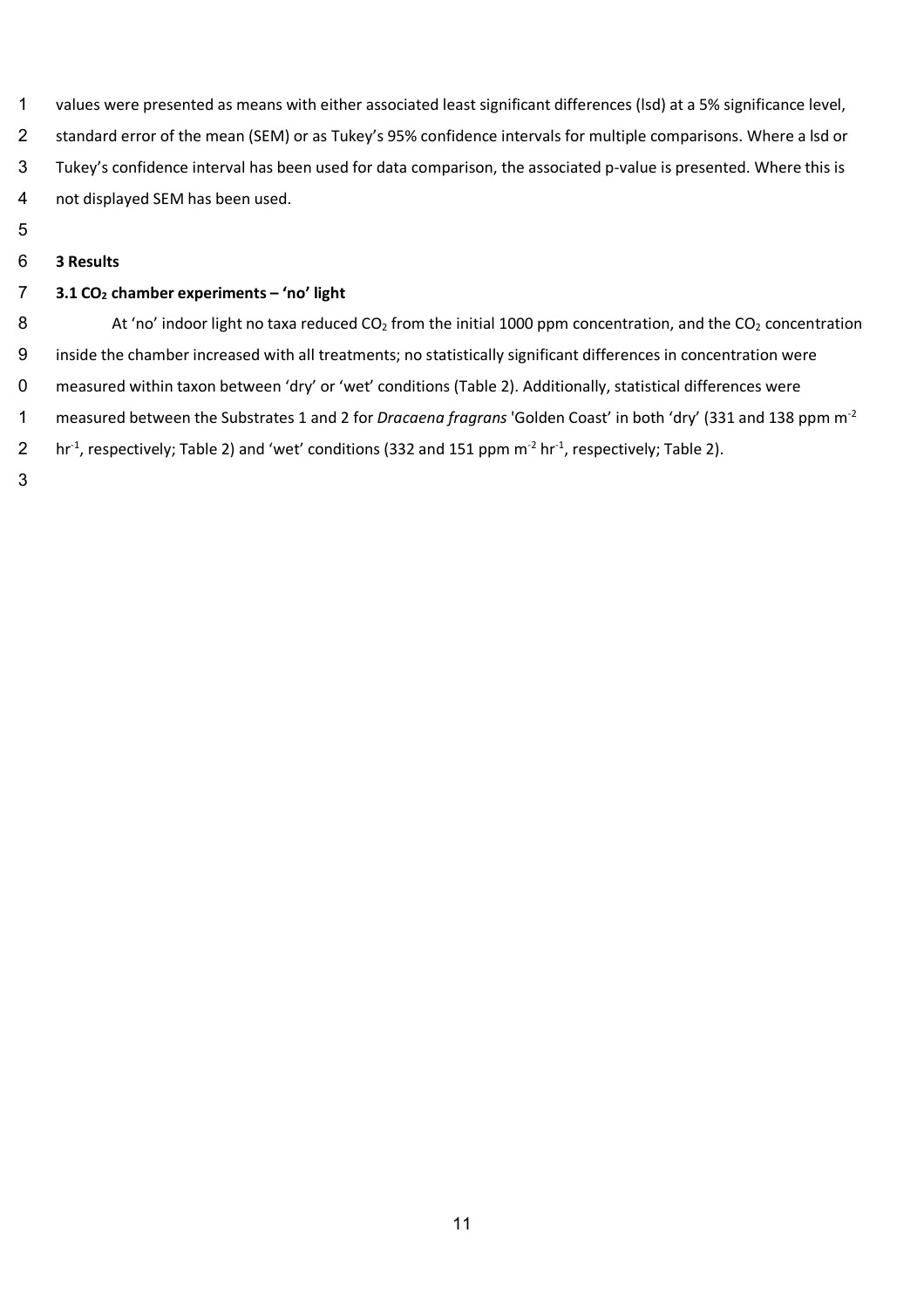- **Table 2:** Mean CO<sub>2</sub> increase in the chamber per m<sup>2</sup> of leaf area for each taxon potted in the two substrates at 'no' (0
- lux, 0 μmol m<sup>-2</sup> s<sup>-1</sup>) indoor light in 'wet' (SMC > 30 %, 0.3 m<sup>3</sup> m<sup>-3</sup>) and 'dry' (SMC < 20 %, 0.20 m<sup>3</sup> m<sup>-3</sup>) conditions. Data
- 3 are a mean of three plants per taxon ± SEM.

| Taxa – Substrate 1               | Mean $CO2$ increase at 'no' light ppm m <sup>-2</sup> hr <sup>-1</sup>    |                    |  |
|----------------------------------|---------------------------------------------------------------------------|--------------------|--|
|                                  | 'Wet' (> 30 % SMC)                                                        | 'Dry' (< 20 % SMC) |  |
| Dracaena fragrans 'Golden Coast' | $332 \pm 24$                                                              | $331 \pm 18$       |  |
| Hedera helix                     | $745 \pm 189$                                                             | $408 \pm 148$      |  |
| Spathiphyllum wallisii 'Verdi'   | $177 \pm 30$                                                              | $155 \pm 15$       |  |
|                                  |                                                                           |                    |  |
| Taxa – Substrate 2               | Mean CO <sub>2</sub> increase at 'no' light ppm $m^{-2}$ hr <sup>-1</sup> |                    |  |
|                                  | 'Wet' (> 30 % SMC)                                                        | 'Dry' (< 20 % SMC) |  |
| Dracaena fragrans 'Golden Coast' | $151 \pm 78$                                                              | $138 \pm 67$       |  |
| Spathiphyllum wallisii 'Verdi'   | $228 \pm 42$                                                              | $185 \pm 18$       |  |

## 6 **3.2 CO2 chamber experiments – 'low' light**

7 At 'low' indoor light *Spathiphyllum wallisii* 'Verdi' potted in the Substrate 2 reduced the concentration of CO<sub>2</sub> 8 from the initial 1000 ppm concentration ('dry' and 'wet', 43 and 1 ppm  $m^{-2}$  hr<sup>-1</sup>, respectively; Table 3). All other 9 plant/substrate combinations increased the  $CO<sub>2</sub>$  concentration. Statistically significant differences were measured 0 within taxon between 'dry' and 'wet' conditions for *Hedera helix* in the Substrate 1 (379 and 518 ppm m<sup>-2</sup> hr<sup>-1</sup>, 11 respectively; Table 3). Additionally, statistical differences in removal were measured between the two substrates for 2 Spathiphyllum wallisii 'Verdi' in 'wet' conditions (227 and -1 ppm m<sup>-2</sup> hr<sup>-1</sup>, respectively; p = 0.03; Table 3) but not <sup>3</sup> (dry' (192 and -43 ppm m<sup>-2</sup> hr<sup>-1</sup>, respectively, p = 0.126; Table 3) and for *Dracaena fragrans* 'Golden Coast' in 'dry' 4 conditions (147 and 7 ppm  $m<sup>-2</sup>$  hr<sup>-1</sup>, respectively, Table 3).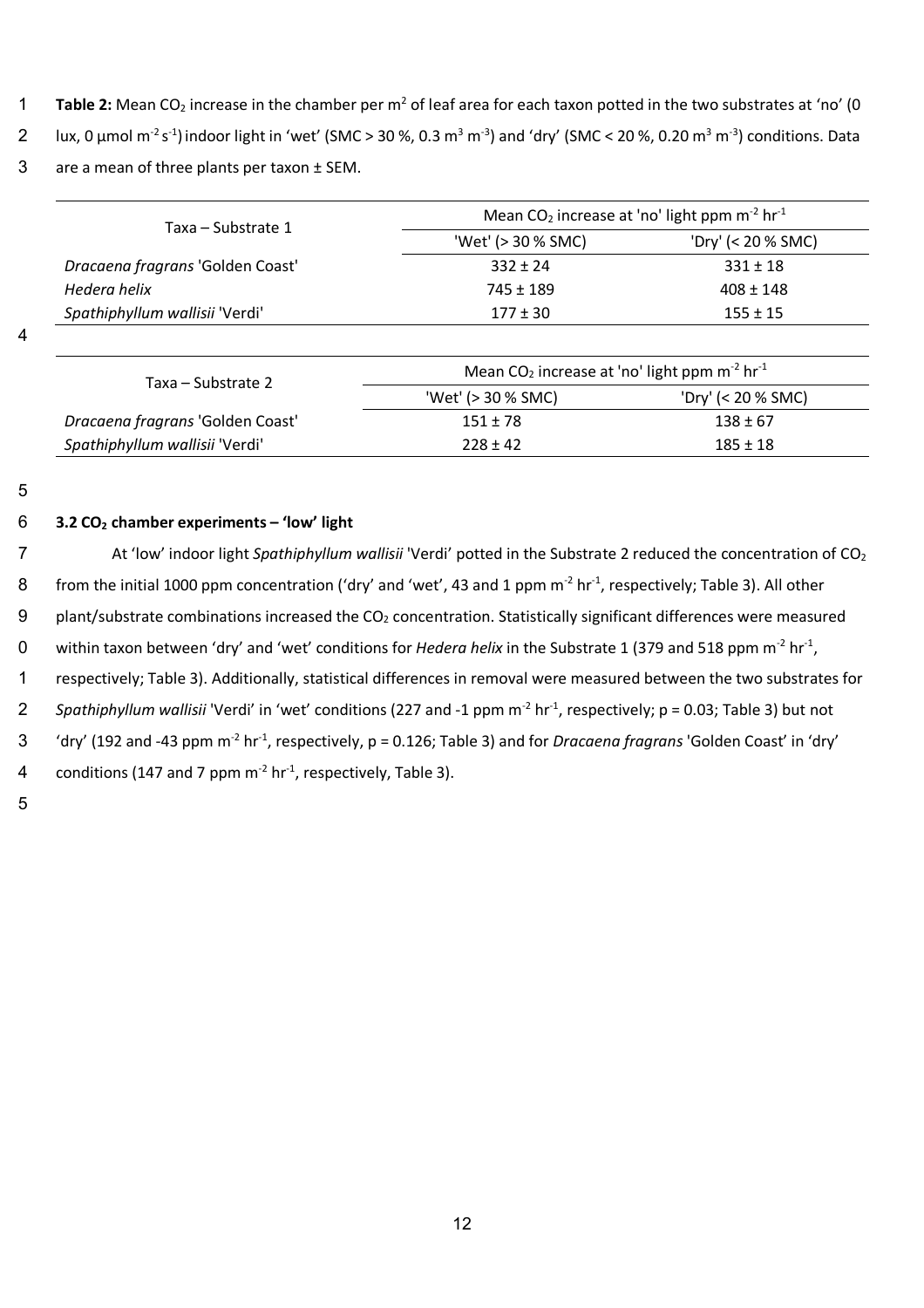- **Table 3:** Mean CO<sub>2</sub> increase in the chamber per  $m^2$  of leaf area for each taxon potted in the two substrates at 'low' ( $\sim$
- 2 500 lux, ~ 7 μmol m<sup>-2</sup> s<sup>-1</sup>) indoor light in 'wet' (SMC > 30 %, 0.3 m<sup>3</sup> m<sup>-3</sup>) and 'dry' (SMC < 20 %, 0.20 m<sup>3</sup> m<sup>-3</sup>) conditions.
- 3 Data are a mean of three plants per taxon  $\pm$  SEM, (-) values signify CO<sub>2</sub> assimilation (i.e. CO<sub>2</sub> uptake by the plant thus
- 4 its removal from the chamber).

| Taxa – Substrate 1               | Mean CO <sub>2</sub> increase at 'low' light ppm $m-2$ hr <sup>-1</sup> |                    |  |
|----------------------------------|-------------------------------------------------------------------------|--------------------|--|
|                                  | 'Wet' (> 30 % SMC)                                                      | 'Dry' (< 20 % SMC) |  |
| Dracaena fragrans 'Golden Coast' | $142 \pm 8$                                                             | $147 \pm 13$       |  |
| Hedera helix                     | $518 \pm 42$                                                            | $379 \pm 54$       |  |
| Spathiphyllum wallisii 'Verdi'   | $227 \pm 57$                                                            | $192 \pm 104$      |  |

| Taxa – Substrate 2               | Mean $CO2$ increase at 'low' light ppm m <sup>-2</sup> hr <sup>-1</sup> |                      |  |  |
|----------------------------------|-------------------------------------------------------------------------|----------------------|--|--|
|                                  | 'Wet' (> 30 % SMC)                                                      | 'Dry' (< 20 $%$ SMC) |  |  |
| Dracaena fragrans 'Golden Coast' | $66 \pm 68$                                                             | $7 + 52$             |  |  |
| Spathiphyllum wallisii 'Verdi'   | $-1 \pm 38$                                                             | $-43 \pm 64$         |  |  |

6

## 7 **3.3 CO2 chamber experiments – 'very high' light**

8 At 'very high' indoor light all treatments reduced the concentration of  $CO<sub>2</sub>$  from the initial 1000 ppm. 9 Significant differences were measured in  $CO<sub>2</sub>$  reduction between all taxa, under both 'dry' and 'wet' conditions and 10 between the two substrates (Figure 2). The range of removal rates was the smallest at 15 mins and the largest at 60 1 mins in both 'wet' and 'dry' conditions. After 15 minutes, no statistically significant differences in  $CO<sub>2</sub>$  reduction were 2 measured within the same taxon in either substrate between 'dry' and 'wet' conditions. After 60 minutes, 13 statistically significant differences were measured in both *Spathiphyllum* and *Dracaena* potted in the Substrate 2 14 between 'dry' and 'wet' conditions, but not in the Substrate 1 (Figure 2).

15 In 'wet' conditions after 15 minutes, no statistically significant differences were measured between any 16 studied taxa in either substrate (Figure 2, p = 0.550). After 60 minutes, *Dracaena fragrans* 'Golden Coast' in the T Substrate 2 reduced statistically the largest amount of  $CO<sub>2</sub>$  from the initial 1000 ppm concentration (1420 ppm m<sup>-2</sup> 8 hr<sup>-1</sup>; p < 0.001). No statistically significant differences in CO<sub>2</sub> removal were measured between *Spathiphyllum wallisii* <sup>9</sup> 'Verdi' (623 ppm m<sup>-2</sup> hr<sup>-1</sup>) in Substrate 2 or any of the taxa potted in Substrate 1 - *Hedera helix, Spathiphyllum wallisii* <sup>0</sup> 'Verdi' and *Dracaena fragrans* 'Golden Coast' (541, 436 and 463 ppm m<sup>-2</sup> hr<sup>-1</sup>, respectively; p < 0.001; Figure 2). 21 In 'dry' conditions after 15 minutes, no statistically significant differences were measured between any

22 studied taxa in either substrate (Figure 2, p = 0.221)*.* After 60 minutes, *Dracaena fragrans* 'Golden Coast' in Substrate 2 reduced statistically the largest amount of CO<sub>2</sub> from the initial 1000 ppm concentration (1703 ppm m<sup>-2</sup> hr<sup>-1</sup> p <

- 4 0.001). A statistically significant difference was measured between *Spathiphyllum wallisii* 'Verdi' (820 ppm m<sup>-2</sup> hr<sup>-1</sup>) in
- 5 Substrate 2 and *Hedera helix* in the Substrate 1 (401 ppm m<sup>-2</sup> hr<sup>-1</sup>; p < 0.001). No statistically significant differences
- 26 were measured between other studied taxa i.e. *Spathiphyllum wallisii* 'Verdi' and *Dracaena fragrans* 'Golden Coast'
- 7 (524 and 470 ppm  $m^{-2}$  hr<sup>-1</sup>, respectively; p < 0.001; Figure 2).
- 28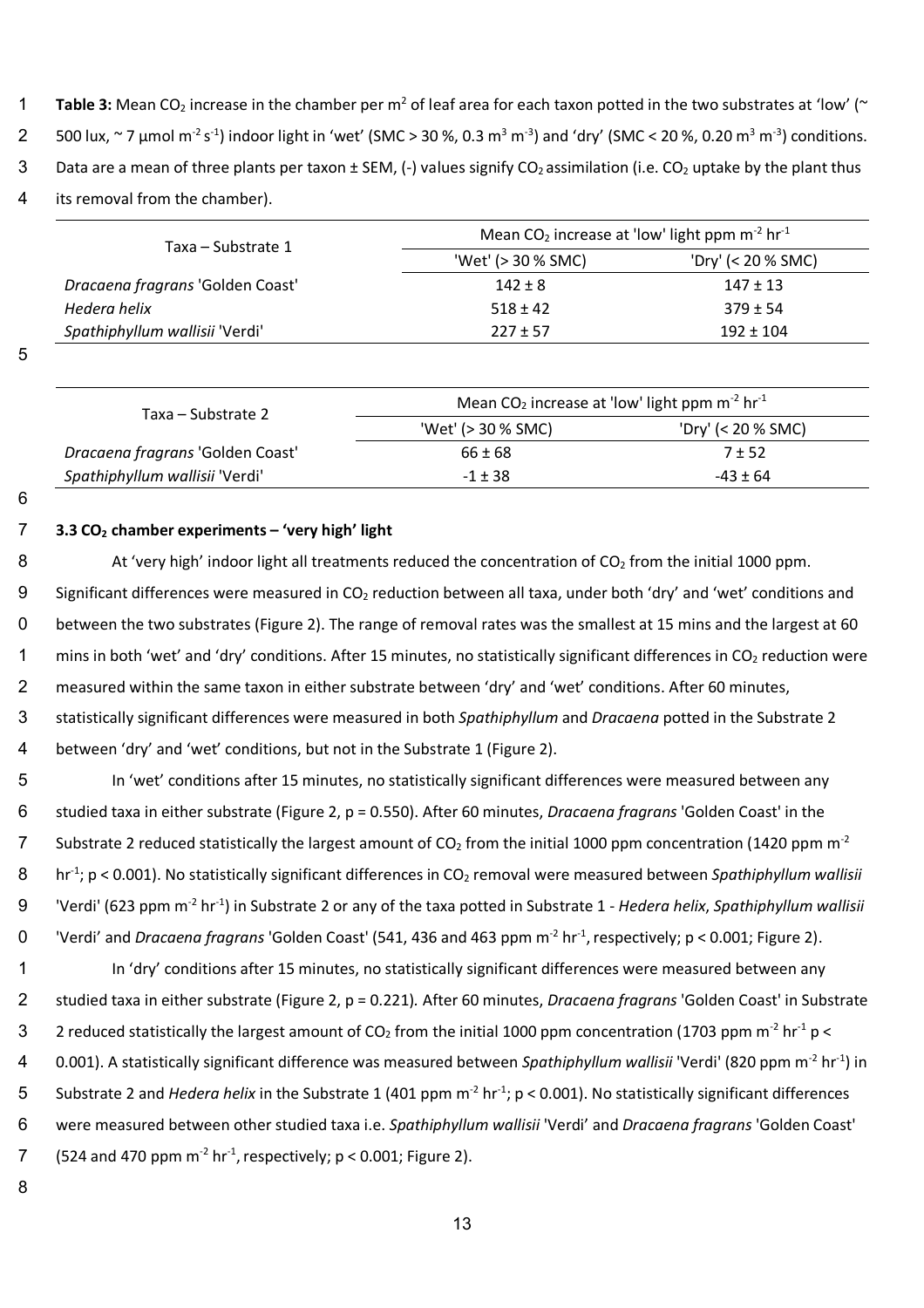



 **Figure 2:** Mean CO2 removal by each taxon in substrates 1 and 2 at 'very high' indoor light (~ 22000 lux, ~ 300 µmol 3 m<sup>-2</sup> s<sup>-1</sup>) per m<sup>2</sup> of leaf area in 'wet' (SMC > 30 %, 0.3 m<sup>3</sup> m<sup>-3</sup>) (A), and 'dry' (SMC < 20 %, 0.20 m<sup>3</sup> m<sup>-3</sup>) (B) conditions over a 60 min period. Data are a mean of five plants per taxa – error bars represent SEM.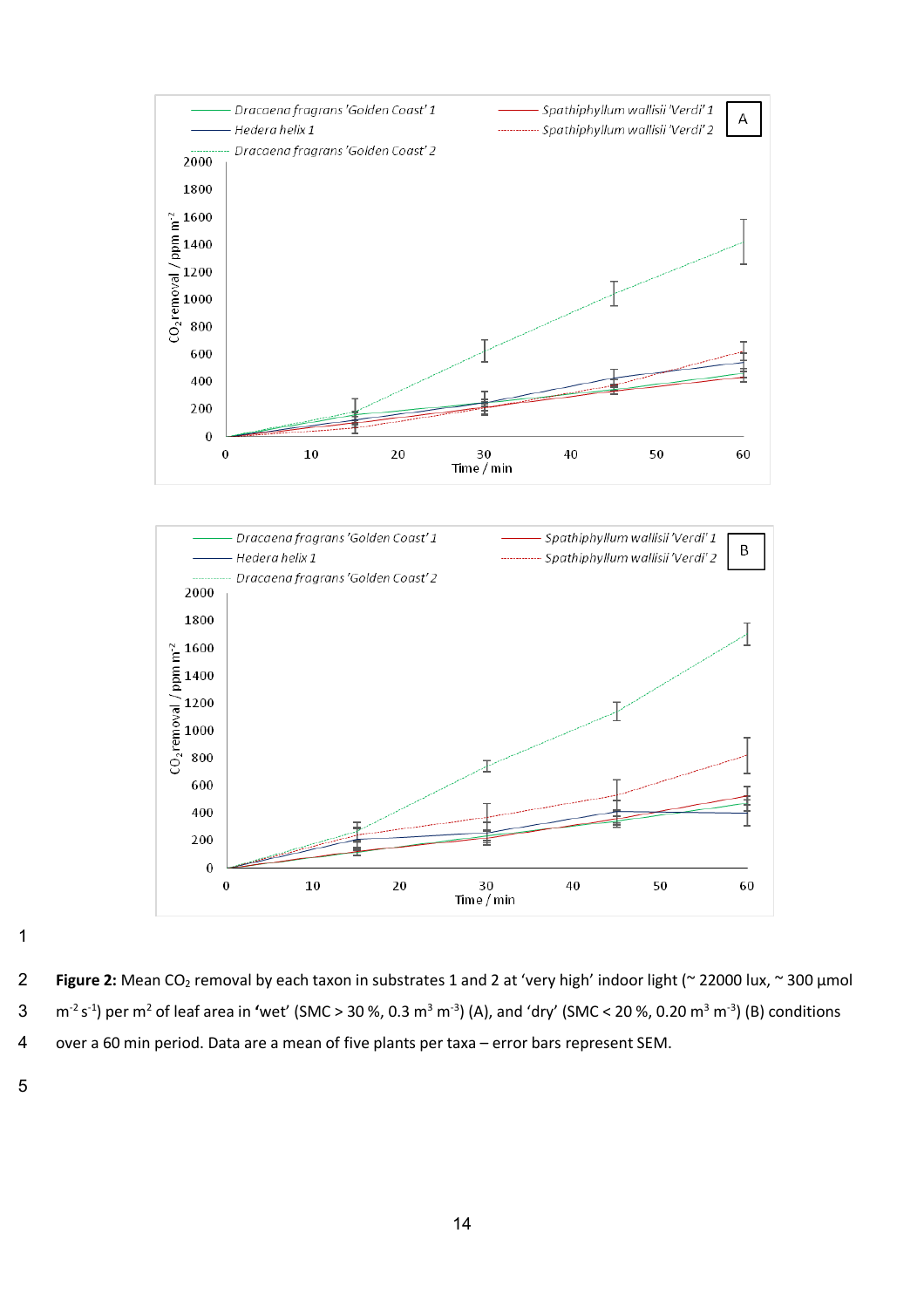#### 1 **4 Discussion**

2 This work investigates how potting common houseplants in two differing substrates influenced their ability 3 to reduce a harmful  $CO<sub>2</sub>$  concentration of 1000 ppm at a whole plant/substrate scale.

4 In this study we demonstrated that at 'low' light in 'dry' substrate conditions assimilation occurred with 5 Spathiphyllum wallisii 'Verdi' potted in Substrate 2 (- 43 ppm m<sup>-2</sup> hr<sup>-1</sup>) but not in Substrate 1 (192 ppm m<sup>-2</sup> hr<sup>-1</sup>), 6 contrary to the initial hypothesis where an increase in  $CO<sub>2</sub>$  concentration was expected from all studied taxa (Gubb 7 *et al.*, 2018). Similarly, the study found that *Dracaena fragrans* 'Golden Coast' was the most effective taxon at 8 reducing high concentrations of CO<sub>2</sub> at 'very high' indoor light levels when potted in the Substrate 2 (1703 ppm m<sup>-2</sup>  $9$  hr<sup>-1</sup>). When the same taxon was maintained in the Substrate 1, CO<sub>2</sub> removal was statistically significantly lower (470 0 ppm m<sup>-2</sup> hr<sup>-1</sup>). Although less strongly, there was a suggestion in our measurements that *S. wallisii* 'Verdi' in high light 1 removed more  $CO<sub>2</sub>$  by the end of a 60 minute period, when potted in Substrate 2 compared to Substrate 1.

2 These measurements suggest that differing substrate types may be able to influence  $CO<sub>2</sub>$  assimilation. A 13 taxon may grow more effectively and be more physiologically active in a particular substrate, facilitating a stronger 14 CO2 removal ability. Peat has long been cited as a substrate which supports good plant growth, having good air-filled 15 porosity, high water-holding capacity and a relatively pest- and pathogen-free environment (Schmilewski, 2008). 6 Moreover, peat contains a carbon concentration in the range of 30 -70 kg/m<sup>3</sup> (18 -60%) whereas, for other mineral 17 soils this concentration is typically < 20% (Agus *et al.*, 2011), this additional carbon might be a possible reason for 8 greater CO<sub>2</sub> sequestration in our Substrate 2. Alternatively, the substrate and plant combined may support differing 19 microorganisms, which in turn could provide a superior removal ability (Zhang *et al.*, 2013). This however, would 20 need to be explored further by evaluation of the differing microorganisms in both substrates and additional 21 inoculation experiments with the microorganism species in question (De Kempeneer *et al.*, 2004). Moreover, studies 2 have also found differences in  $CO<sub>2</sub>$  removal between species grown in traditional potting mix and hydroculture (Irga 3 *et al.,* 2013). Clearly, the substrate type is of importance in terms of CO<sub>2</sub> removal, and this should be further 24 investigated in subsequent studies. Additionally, this needs to be kept in context of the fact that overall capacity of 25 individual plants to remove CO2 indoors is small (Pennisi and van Iersel, 2012; Irga *et al.,* 2013; Torpy *et al.*, 2014; 6 Torpy *et al.*, 2017; Gubb *et al.*, 2018). Furthermore, while we have expressed our CO<sub>2</sub> removal data per unit leaf area 27 (thus taking differences in plant size into the account), we cannot exclude possible impact of age differences 8 between the plants. We made every effort to source the plants simultaneously, but their lifecycle and management 29 prior to reaching us were beyond our control. Moreover, the authors acknowledge that photosynthetic activity can 0 be reduced at high RH (Sailsbury and Ross, 1991), and therefore the results may have underestimated the  $CO<sub>2</sub>$ 1 removal in some treatments.

32 At 'no' and 'low' light levels typically experienced in indoor environments (Hawkins, 2011), most of the 3 studied taxa would increase the concentration of  $CO<sub>2</sub>$  in indoor environments as measured in our earlier leaf-level 34 work (Gubb *et al.*, 2018). However, *Hedera*, the taxon which potted in a Substrate 1 respired most, increased the CO2 5 concentration by 115 ppm hr<sup>-1</sup> (i.e. 0.2 g m<sup>-3</sup> hr<sup>-1</sup>); comparatively, each person contributes 36 g hr<sup>-1</sup> of CO<sub>2</sub> in an office 6 environment (Persily and de Jonge, 2017). The contribution of plants to  $CO<sub>2</sub>$  concentration increases can therefore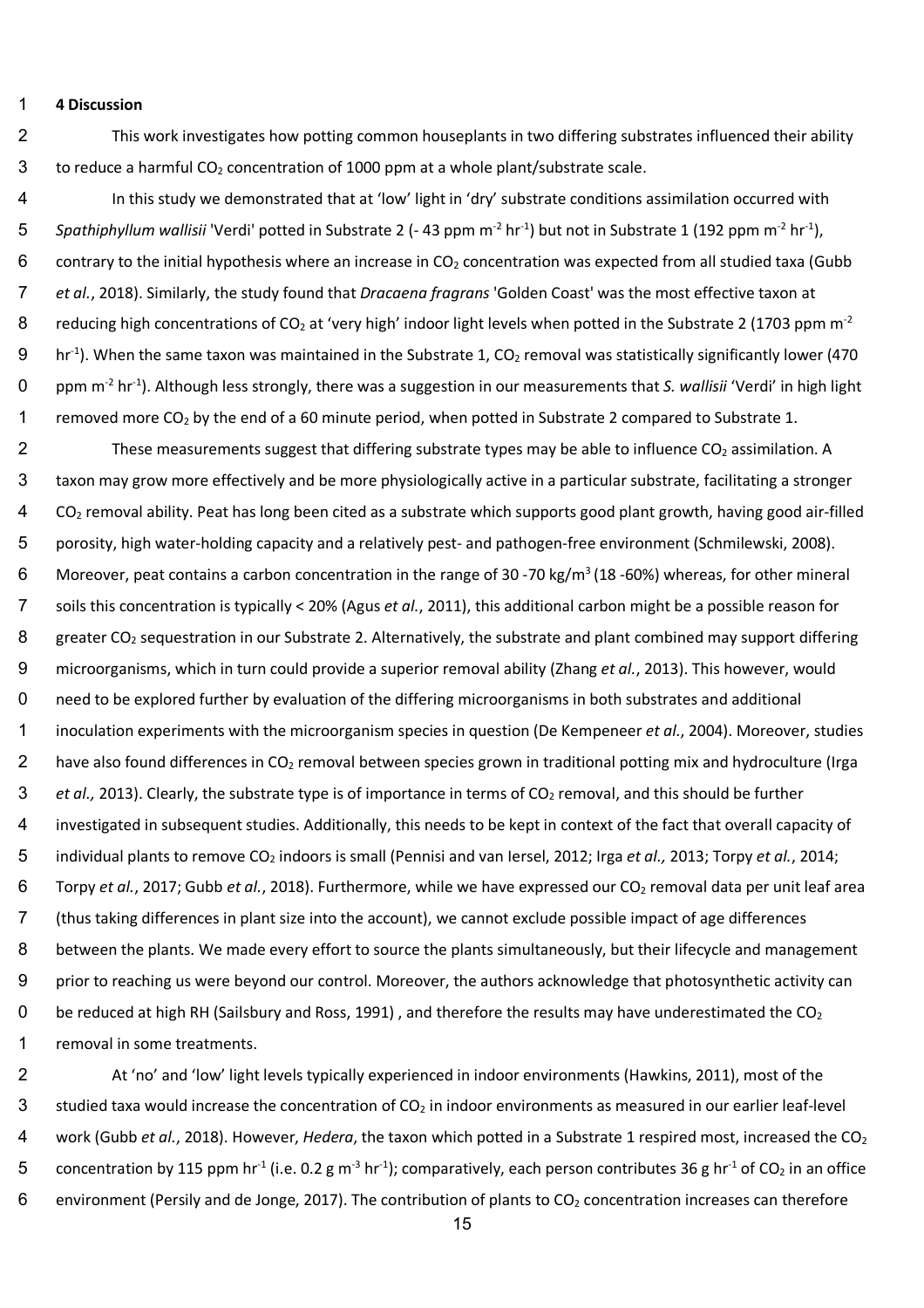1 be considered negligible in comparison to human contributions indoors at ~0.6 % of a humans contribution, in 2 agreement with prior experiments (Gubb *et al.*, 2018).

- 3 Our study clearly suggests that increasing the lighting levels indoors made possible with targeted lighting 4 installations – would allow taxa to significantly reduce  $CO<sub>2</sub>$  concentration. This agrees with other similar studies, 5 which show that light is the limiting factor for CO2 reduction indoors (Pennisi and van Iersel, 2012; Gubb *et al.*, 2018) 6 and that houseplants can be expected to aid ventilation systems – by providing additional CO<sub>2</sub> removal - but not 7 replace them completely (Torpy *et al.*, 2014).
- 8 The results of the current study allow us to estimate the number of houseplants required to reduce  $CO<sub>2</sub>$ 9 concentrations to a safe acceptable indoor level – literature suggests that concentrations of 600 ppm and below 0 cause fewer health issues then elevated CO<sub>2</sub> concentrations (Seppanen *et al.*, 1999; Erdmann and Apte, 2004; Allen 1 et al., 2016) Therefore, for a small office of 15 m<sup>3</sup> (11 m<sup>3</sup> is the minimum space required per person; HSE, 1992), we 12 calculated the time required for a 'dry' *Dracaena fragrans* 'Golden Coast' potted in the Substrate 2 (as this 3 plant/substrate combination led to most  $CO_2$  removal under our experimental conditions) to remove 400ppm of  $CO_2$ 4 (i.e. reduce  $CO<sub>2</sub>$  concentration from 1000 to 600 ppm), at a 'very high' light level assuming a sealed environment with 5 no other sources of  $CO<sub>2</sub>$  (Equation 1).
- Time per m<sup>2</sup> of LA (hr) = Concentration of CO<sub>2</sub> to remove (ppm) / Rate of CO<sub>2</sub> removal (ppm m<sup>-2</sup> hr<sup>-1</sup>) x 1/100 (1)

16

18

- 9 Taking into account volumetric loading differences (Girman, 1992) between the test chamber (0.15 m<sup>3</sup>) and 0 the small office (15 m<sup>3</sup>), the rate of CO<sub>2</sub> removal is reduced by a factor of 100. Consequently, from the results in 1 Figure 2 we estimate 2 m<sup>2</sup> of *Dracaena fragrans* 'Golden Coast' (equating to 14 plants) in 'dry' conditions would 2 require 12 hr to remove 400 ppm of  $CO<sub>2</sub>$  in the office as per the above stipulated conditions.
- 23 Differences in removal between 'dry' and 'wet' conditions across taxa at all light levels and substrates was 24 deemed negligible in agreement with (Gubb *et al.*, 2018). This indicates that if plants are left to dry out – anecdotally 5 a common occurrence – the impact on a room scale  $CO<sub>2</sub>$  flux is small, although on a leaf level there are differences in 26 CO2 assimilation. Additionally, at 'no' and 'low' light levels most taxa (i.e. the overall system) were respiring. Our 7 study suggests that although at typical 'no' indoor light all studied taxa added  $CO<sub>2</sub>$  to the indoor environment, the 8 highest increase was approximately half the  $CO<sub>2</sub>$  concentration removed at 'very high' light levels. This current work 29 therefore confirms that placing a number of the studied houseplants in a typical home/office environment would 0 not significantly damage health by increasing  $CO<sub>2</sub>$  concentrations indoors under either 'wet' or 'dry' substrate 1 conditions.
- 32 Even at 'very high' light levels, both *Spathiphyllum wallisii* 'Verdi' and *Hedera helix* would require an 3 unrealistic number of plants in both substrates to reduce  $CO<sub>2</sub>$  concentrations from 1000 ppm to a near-ambient 34 level. This is in contrast with plants' pronounced benefits in health and productivity terms (Park and Mattson, 2008; 35 Park and Mattson, 2009; Shibata and Suzuki, 2002; Shibata and Suzuki, 2004).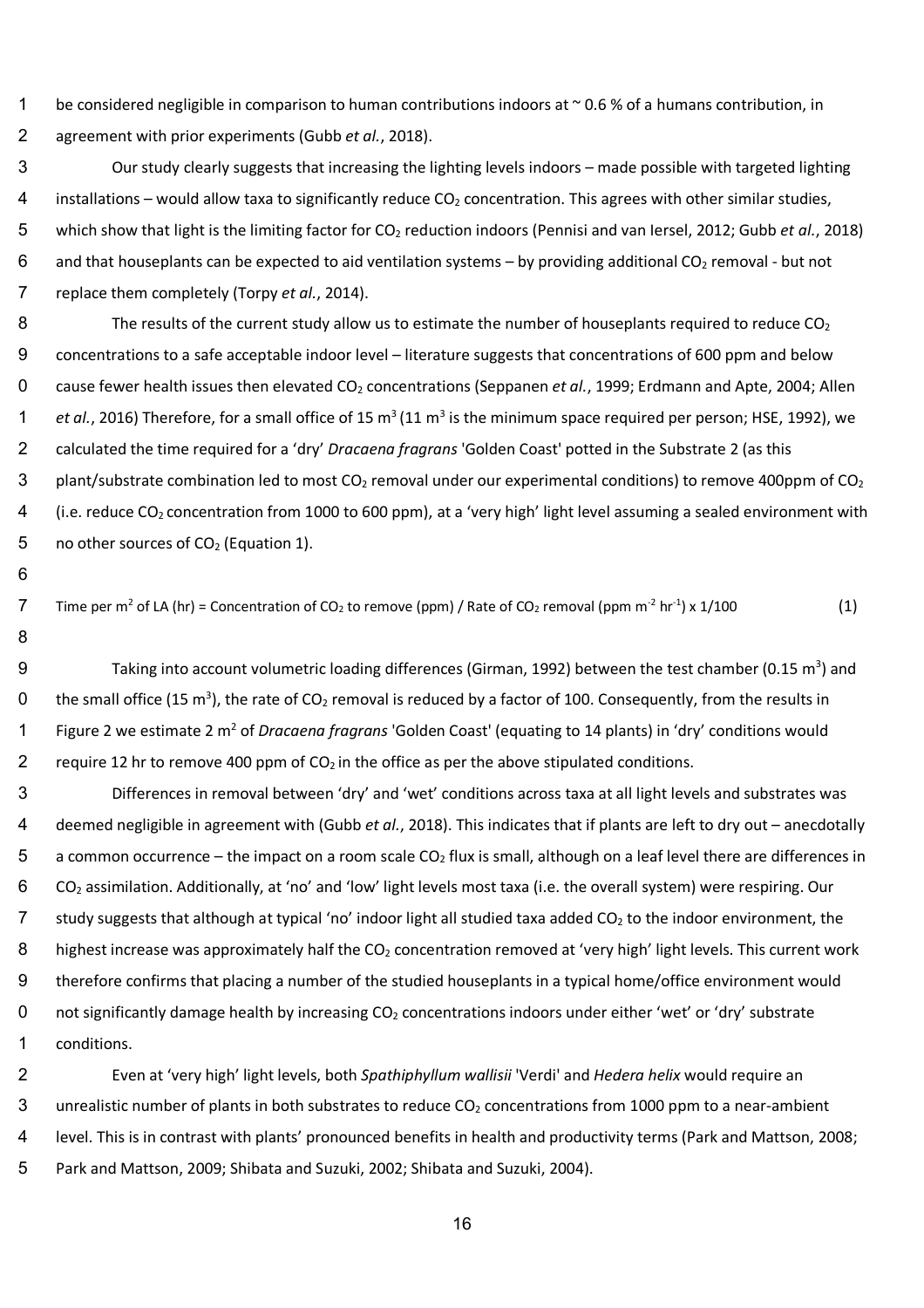- 1 Our findings support the notion that the light level significantly impacts  $CO<sub>2</sub>$  removal, as suggested in 2 previous studies (Pennisi and van Iersel, 2012; Torpy *et al.*, 2014; Torpy *et al.*, 2017; Gubb *et al.*, 2018). Other 3 previous work had also determined that unrealistic numbers of plants (> 200) are required to remove a significant 4 amount of CO<sub>2</sub> in indoor environments (Pennisi and van Iersel, 2012; Torpy *et al.*, 2014). These studies, however, did 5 not take into account substrate moisture differences, or ambient CO<sub>2</sub> concentrations (Pennisi and van Iersel, 2012). 6 Other studies did not specify which, or how many taxa provided any CO<sub>2</sub> removal (Lim *et al.*, 2009; Pegas *et al.*, 7 2012), or only considered one light level (Oh *et al.*, 2011).
- Torpy *et al.*, 2017 estimated that a 2 m2 8 active green wall of *Chlorophytum comosum* (where substrate is 9 actively ventilated by pushing air through it) in peat-free substrate would be capable of removing 11 g of  $CO<sub>2</sub>$  per hour in a 16 m<sup>3</sup> room. Our previous work estimated that 2 m<sup>2</sup> (of leaf area) of *Spathiphyllum wallisii* 'Verdi' in 1 unventilated peat-free substrate removed 0.75 g of CO<sub>2</sub> per hour at a comparable light level (Gubb *et al.*, 2018). This 2 current work estimated that 2 m<sup>2</sup> (of leaf area) of *Dracaena fragrans* 'Golden Coast' at a light level comparable to 3 both of the previous removes 3 g per m<sup>3</sup> of CO<sub>2</sub> per hour in a 15 m<sup>3</sup> room, clearly highlighting the benefits of 'active' 14 walls (i.e. substrate ventilation) opposed to traditional 'passive' houseplants.
- 15 We support the notion that any future work should focus on green walls (Pettit *et al.*, 2017; Torpy *et al.*, 16 2017) (especially 'active' walls) which yield more effective removal due to an increased LA of taxa and increased 17 substrate airflow. Additionally, taxa which have performed well in removing other indoor pollutants at high indoor 18 light levels i.e. *Osmunda japonica* (Kim *et al.*, 2010) should be further examined. Furthermore, more substrate types 9 should also be investigated. This study has shown that the ability of plants to remove  $CO<sub>2</sub>$  at typical indoor light 20 levels may be maximised with certain substrate types and moisture conditions, therefore lower – more realistic – 1 numbers of plants may be required to reduce harmful concentrations of  $CO<sub>2</sub>$ . Additionally, as 'active' walls – which 2 are clearly superior removers – place extra emphasis on the substrate, removal differences between substrate types 23 will likely be further highlighted.

### 25 **5 Conclusion**

26 The study confirmed that growing the same taxa in differing substrates significantly influenced removal 27 ability in most of the studied species – highlighting the key role substrate types play*.* The results from the current 8 work indicates that 2 m<sup>2</sup> of *Dracaena fragrans* 'Golden Coast' would require 12 hr at a 'very high' light level (~ 22000 9 lux) in 'dry' conditions to reduce 1000 ppm of  $CO_2$  – the ASHRAE recommended maximum 8 hr exposure guideline – 0 to a 600 ppm concentration in a 15m<sup>3</sup> closed environment (i.e. small office) with no other sources of CO<sub>2</sub>. Other 31 studied taxa (*Spathiphyllum wallisii* 'Verdi' and *Hedera helix*) were found to require an unrealistic number of plants 32 at the same 'very high' light level.

3 At typical 'no' and 'low' indoor light levels most studied houseplants increased CO<sub>2</sub> concentrations albeit, for 4 the highest respiring taxa at approximately half the concentration removed at 'very high' light. Therefore, none of  $5$  the studied houseplants would significantly elevate CO<sub>2</sub> concentrations indoors and thus, cause detrimental health 6 effects. Differences between 'dry' and 'wet' substrates in their capacity for  $CO_2$  removal at either 'no', 'low' or 'very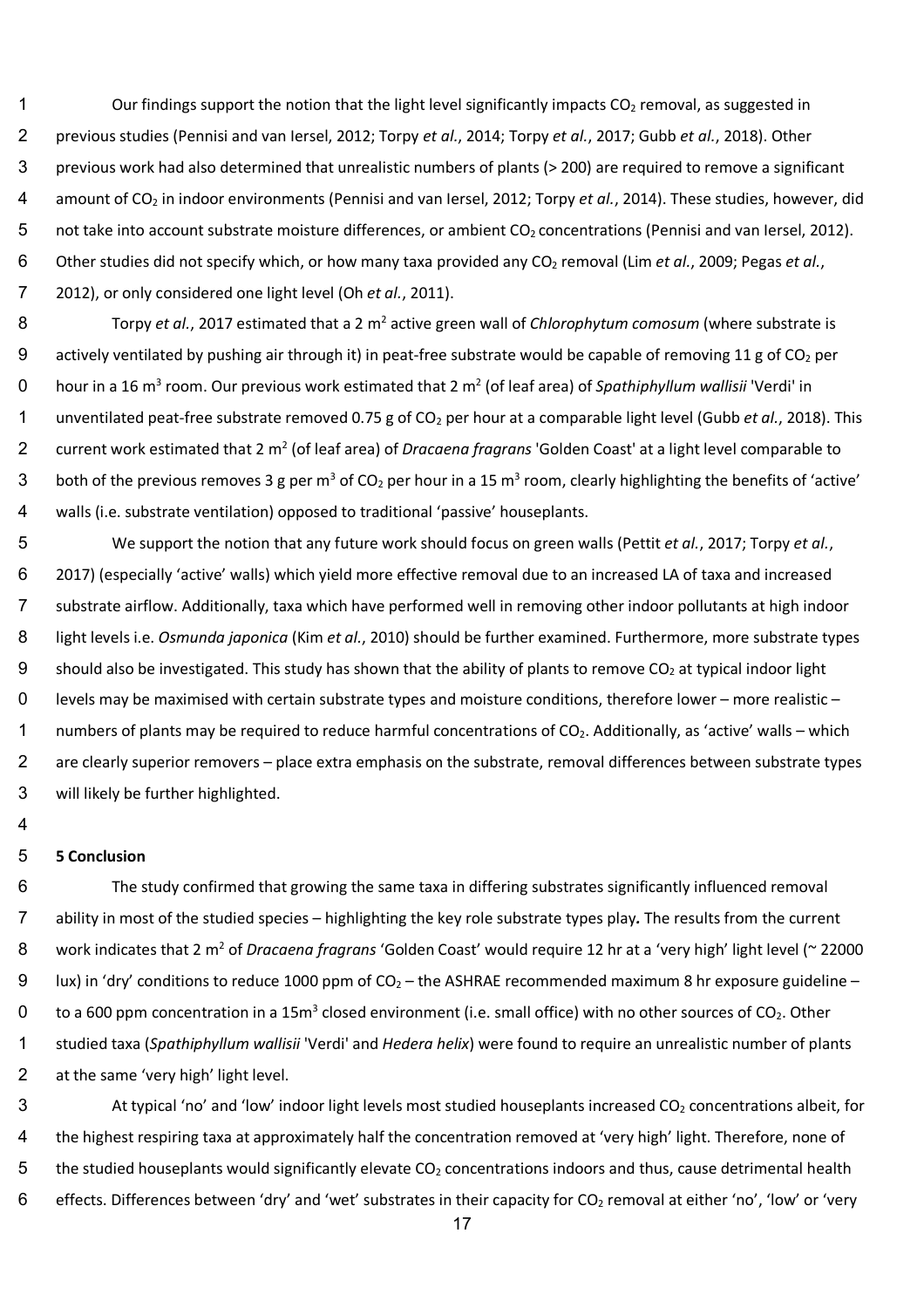- high' light can be considered negligible. Our findings support the notion that raising the light level indoors is
- 2 paramount for studied taxa to remove CO<sub>2</sub>.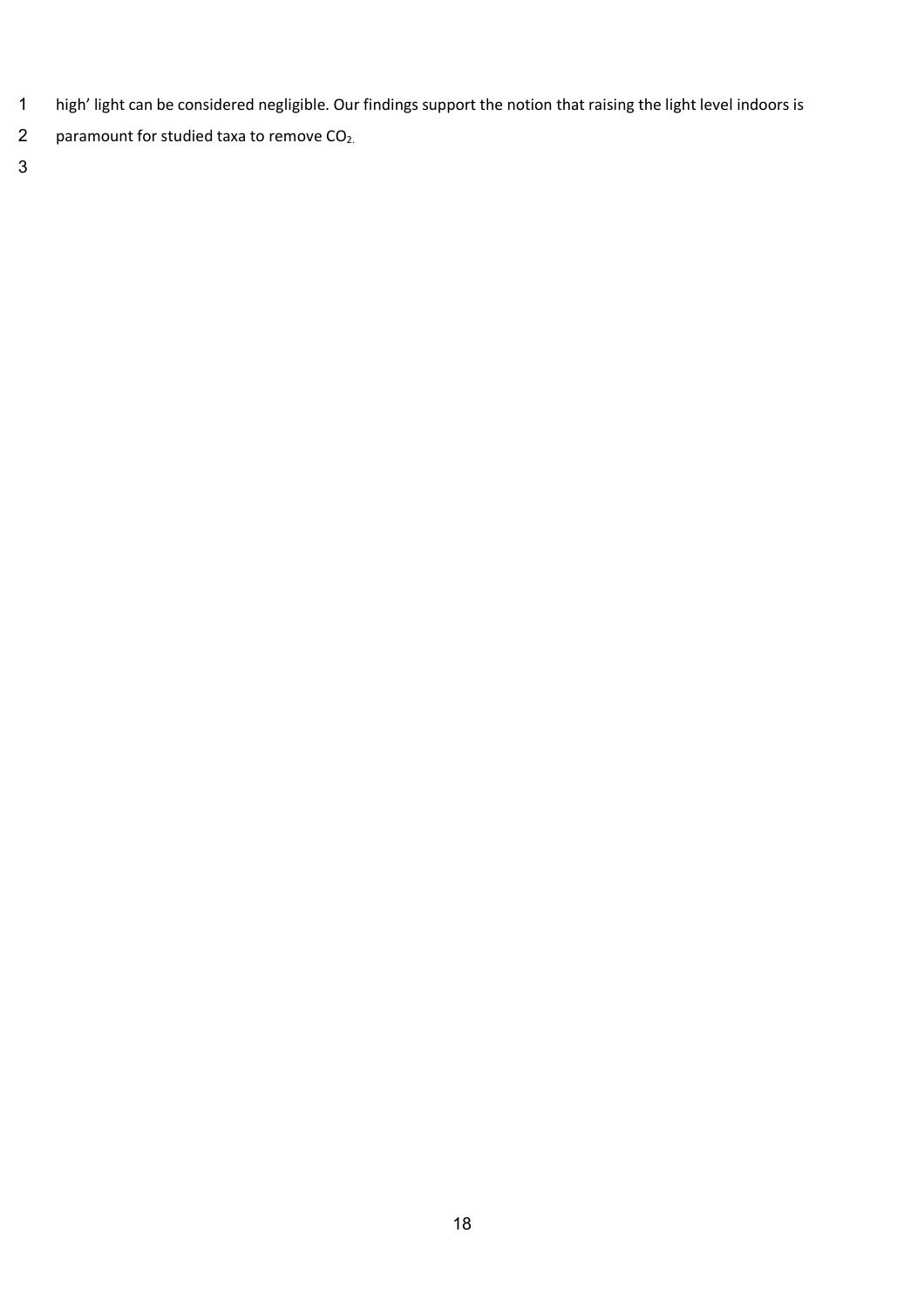## **6 References**

 Agus F, Hairiah K & A, M. (2011). Measuring Carbon Stock In Peat Soils: Practical guidelines. Bogor, Indonesia: World 4 Agroforestry Centre (ICRAF).<br>5 Alexander, P. D., Williams, R. H. & Nev

 Alexander, P. D., Williams, R. H. & Nevison, I. M. (2013). Improving gardeners' understanding of water management in peat and peat-free multi-purpose growing media: An assessment with fuchsia. *Acta Horticulturae,* **1013,** 257-264.

 Allen, J. G., MacNaughton, P., Satish, U., Santanam, S., Vallarino, J. & Spengler, J. D. (2016). Associations of Cognitive Function Scores with Carbon Dioxide, Ventilation, and Volatile Organic Compound Exposures in Office Workers: A Controlled Exposure Study of Green and Conventional Office Environments. *Environmental Health Perspectives,* **124,** 805-812.

0 Barrett, G. E., Alexander, P. D., Robinson, J. S. & Bragg, N. C. (2016). Achieving environmentally sustainable growing media for soulless plant cultivation systems – A review. Scientia Horticulturae. 212. 220-234.

 soilless plant cultivation systems – A review. *Scientia Horticulturae,* **212,** 220-234. Boyce, P. & Raynham, P. (2009). *The SLL Lighting Handbook,* London, The Society of Light and Lighting.

 Cook, F. J., Orchard, V. A. & Corderoy, D. M. (1985). Effects of lime and water content on soil respiration. *New Zealand Journal of Agricultural Research,* **28,** 517-523.

 Cruz, M. D., Christensen, J. H., Thomsen, J. D. & Muller, R. (2014). Can ornamental potted plants remove volatile organic compounds from indoor air? - a review. *Environmental Science and Pollution Research,* **21,** 13909-13928.

7 De Kempeneer, L., Sercu, B., Vanbrabant, W., Van Langenhove, H. & Verstraete, W. (2004). Bioaugmentation of the phyllosphere<br>8 for the removal of toluene from indoor air. Applied Microbiology and Biotechnology, 64, 284-2 for the removal of toluene from indoor air. *Applied Microbiology and Biotechnology,* **64,** 284-288.

Defra (2018). A Green Future: Our 25 Year Plan To Improve The Environment. London: Defra.

20 Erdmann, C. A. & Apte, M. G. (2004). Mucous membrane and lower respiratory building related symptoms in relation to indoor<br>1 carbon dioxide concentrations in the 100-building BASE dataset. *Indoor Air*. **14.** 127-134. carbon dioxide concentrations in the 100-building BASE dataset. *Indoor Air,* **14,** 127-134.

- 2 Gaihre, S., Semple, S., Miller, J., Fielding, S. & Turner, S. (2014). Classroom Carbon Dioxide Concentration, School Attendance,<br>3 and Educational Attainment. Journal of School Health, 84, 569-574. and Educational Attainment. *Journal of School Health,* **84,** 569-574.
- Girman, J. R. (1992). *Comment on the use of plants as a means to control indoor air pollution. In: EPA (United States Environ. Prot. Agency) - NSCEP (National Serv Cent Environ Publ)*. URL:
- https://nepis.epa.gov/Exe/ZyNET.exe/000002IB.TXT?ZyActionD=ZyDocument&Client=EPA&Index=1991+Thru+1994&D ocs=&Query=&Time=&EndTime=&SearchMethod=1&TocRestrict=n&Toc=&TocEntry=&QField=&QFieldYear=&QFieldM onth=&QFieldDay=&IntQFieldOp=0&ExtQFieldOp=0&XmlQuery=&File=D%3A%5Czyfiles%5CIndex%20Data%5C91thru9 4%5CTxt%5C00000002%5C000002IB.txt&User=ANONYMOUS&Password=anonymous&SortMethod=h%7C-
- &MaximumDocuments=1&FuzzyDegree=0&ImageQuality=r75g8/r75g8/x150y150g16/i425&Display=hpfr&DefSeekPage =x&SearchBack=ZyActionL&Back=ZyActionS&BackDesc=Results%20page&MaximumPages=1&ZyEntry=1&SeekPage=x& 2 ZyPURL [22 APR 2018].<br>3 Gubb, C., Blanusa, T., Griffiths, A
- 3 Gubb, C., Blanusa, T., Griffiths, A. & Pfrang, C. (2018). Can houseplants improve indoor air quality by removing CO2 and<br>4 increasing relative humidity? Air Quality, Atmosphere and Health, 11, 1191-1201. increasing relative humidity? *Air Quality, Atmosphere and Health,* **11,** 1191-1201.
- 5 Hawkins, G. (2011). Rules of Thumb: Guidelines for building services. 5 ed. Bracknell, UK: BSRIA.<br>6 HSE (1992). L24: Workplace Health, Safety and Welfare Regulations 1992: Approved Code of Pra
- 6 HSE (1992). L24: Workplace Health, Safety and Welfare Regulations 1992: Approved Code of Practice. UK: Health and Safety<br>7 Steed Time Executive (HSE) Executive (HSE)
- 8 Huang, L., Zhu, Y., Ouyang, Q. & Cao, B. (2012). A study on the effects of thermal, luminous, and acoustic environments on<br>9 indoor environmental comfort in offices. Building and Environment, 49, 304-309. indoor environmental comfort in offices. *Building and Environment,* **49,** 304-309.
- Irga, P. J., Torpy, F. R. & Burchett, M. D. (2013). Can hydroculture be used to enhance the performance of indoor plants for the removal of air pollutants? *Atmospheric Environment,* **77,** 267-271.
- 1rga, P. J., Pettit, T. J. & Torpy, F. R. (2018). The phytoremediation of indoor air pollution: a review on the technology<br>3 development from the potted plant through to functional green wall biofilters. Reviews in Environ development from the potted plant through to functional green wall biofilters. *Reviews in Environmental Science and Bio-Technology,* **17,** 395-415.
- 5 Kim, K. J., Il Jeong, M., Lee, D. W., Song, J. S., Kim, H. D., Yoo, E. H., Jeong, S. J., Han, S. W., Kays, S. J., Lim, Y.-W. & Kim, H.-H.<br>6 (2010). Variation in Formaldehyde Removal Efficiency among Indoor Plant Species.
- (2010). Variation in Formaldehyde Removal Efficiency among Indoor Plant Species. *Hortscience,* **45,** 1489-1495. Kim, K. J., Khalekuzzaman, M., Suh, J. N., Kim, H. J., Shagol, C., Kim, H.-H. & Kim, H. J. (2018). Phytoremediation of volatile organic compounds by indoor plants: a review. *Horticulture Environment and Biotechnology,* **59,** 143-157.
- Kim, K. J., Kil, M. J., Song, J. S., Yoo, E. H., Son, K.-C. & Kays, S. J. (2008). Efficiency of volatile formaldehyde removal by indoor plants: Contribution of aerial plant parts versus the root zone. *Journal of the American Society for Horticultural Science,* 1 **133,** 521-526.<br>2 Lai, A. C. K., Mui, K. W.,
- 2 Lai, A. C. K., Mui, K. W., Wong, L. T. & Law, L. Y. (2009). An evaluation model for indoor environmental quality (IEQ) acceptance<br>3 in residential buildings. *Energy and Buildings*, 41, 930-936. in residential buildings. *Energy and Buildings,* **41,** 930-936.
- 4 Lim, Y.-W., Kim, H.-H., Yang, J.-Y., Kim, K.-J., Lee, J.-Y. & Shin, D.-C. (2009). Improvement of Indoor Air Quality by Houseplants in<br>5 New-built Apartment Buildings. Journal of the Japanese Society for Horticultural Sci New-built Apartment Buildings. *Journal of the Japanese Society for Horticultural Science,* **78,** 456-462.
	- Manzoni, S. (2012). Responses of soil microbial communities to water stress: results from a meta-analysis. *Ecology,* **93,** 930-939.